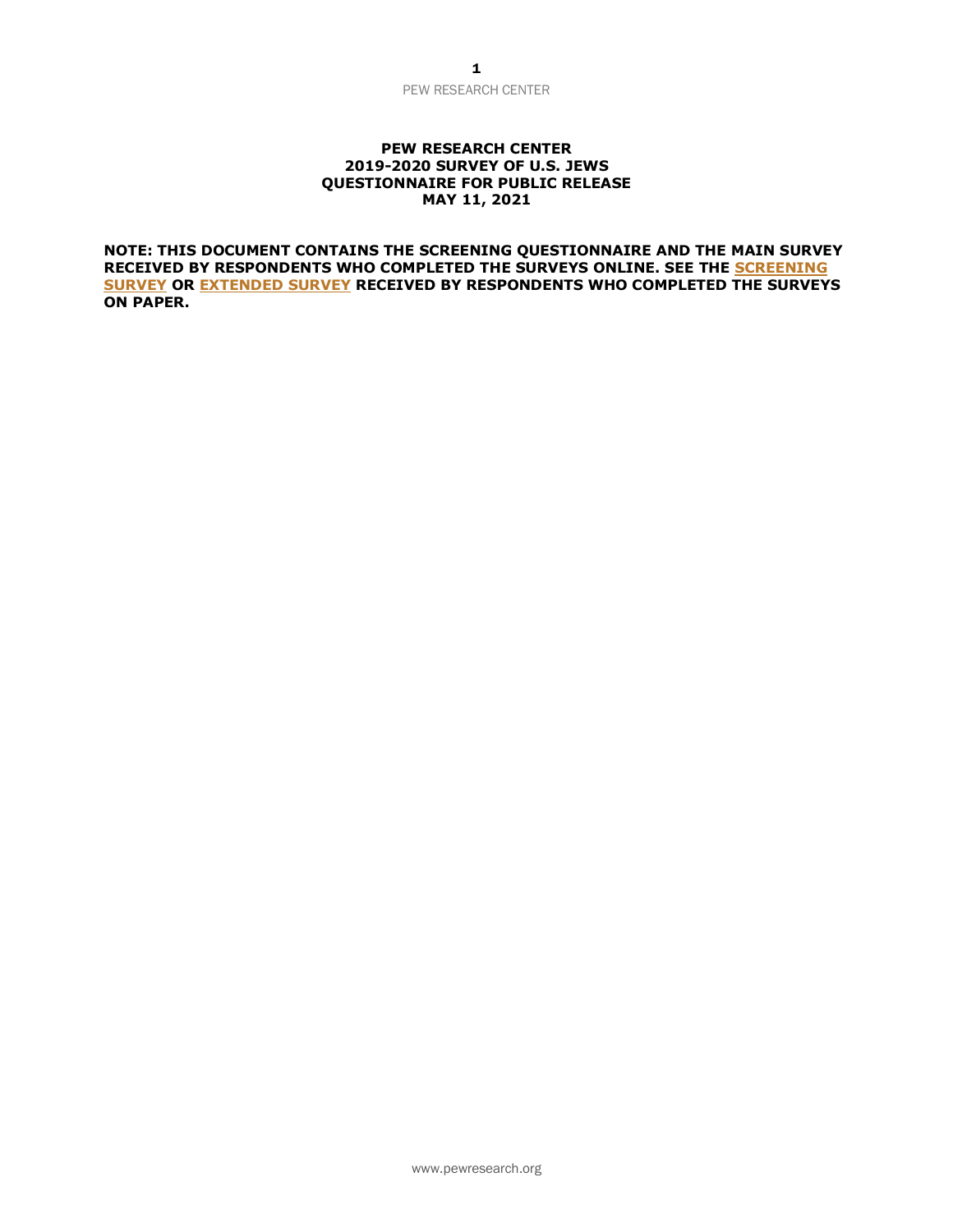# **SCREENING SURVEY**

**ASK ALL:** Overall, how would you rate the way things are going in your life today?

- 1 Excellent
- 2 Good
- 3 Only fair
- Poor

#### **ASK ALL:**

LOCALRATING Overall, how would you rate your community as a place to live?

- 1 Excellent
- 2 Good
- 3 Only fair
- 4 Poor

# **ASK ALL:**

TRACK Would you say things in this country today are…

# **[RANDOMIZE AND RECORD THE ORDER OF RESPONSES]**

- 1 Generally headed in the right direction
- 2 Off on the wrong track

#### **ASK ALL:**

- VOL1\_CPS In the past 12 months, did you spend any time volunteering for any organization or association?
	- 1 Yes
	- 2 No

# **ASK IF NO OR DID NOT ANSWER VOL1 (VOL1\_CPS>1 OR REFUSED):**

- VOL2\_CPS Some people don't think of activities they do infrequently or for children's schools or youth organizations as volunteer activities. In the past 12 months have you done any of these types of activities?
	- 1 Yes
	- 2 No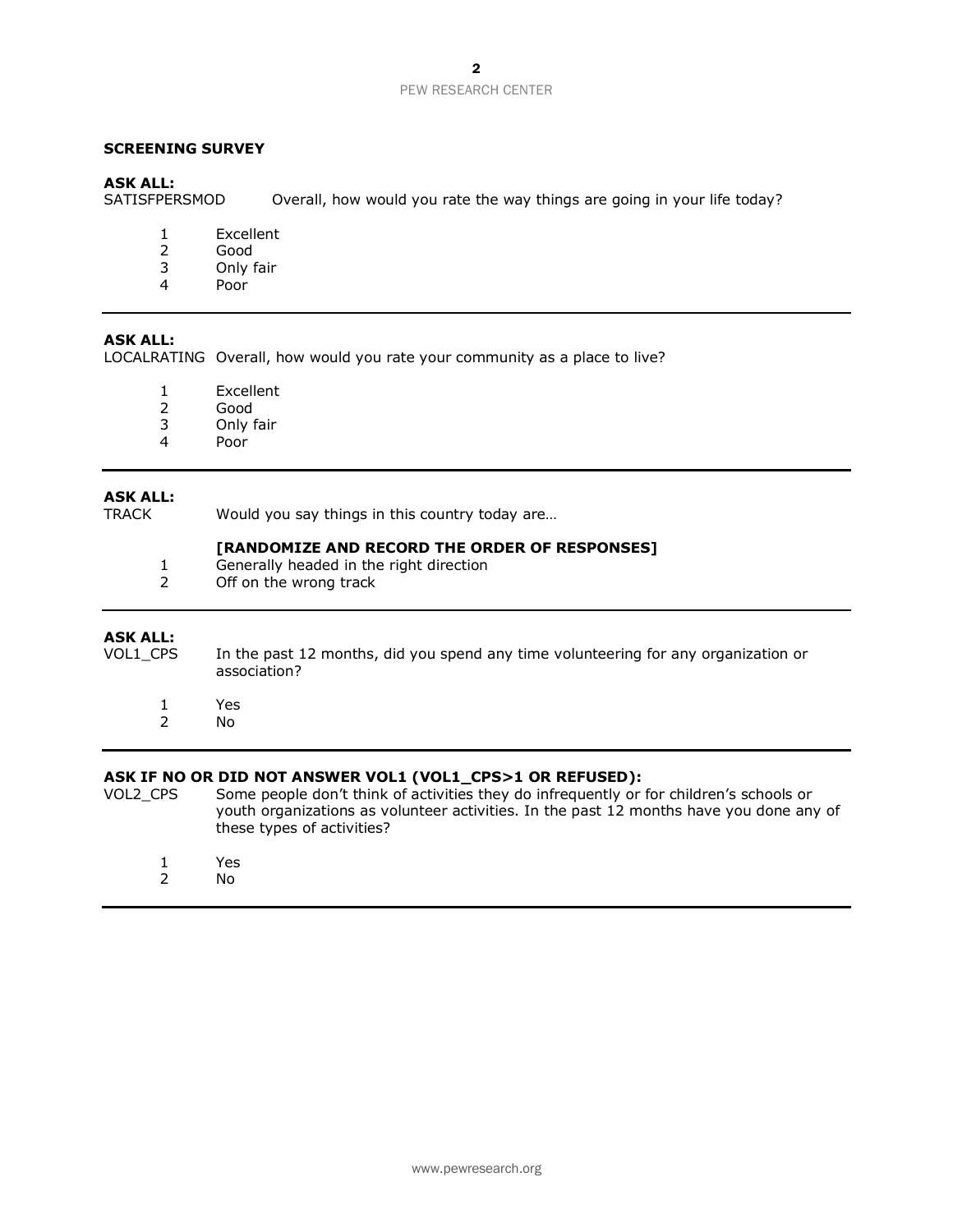# **ASK ALL:**

MEANINGMOD Many things can make a person feel that their life is meaningful and fulfilling. Regardless of how much time you spend doing it, how much meaning and fulfillment, if any, does each of the following provide you? **[RANDOMIZE a-g]**

- a Spending time with family
- b Spending time with friends
- c Your religious faith
- d Being outdoors and experiencing nature
- e Spending time with pets or animals
- f Your job, career or education
- g Arts and literature, such as music, painting and reading

# **RESPONSE CATEGORIES:**

- 1 A great deal<br>2 Some
- Some
- 3 Not much<br>4 None at al
- 4 None at all<br>5 Not applica
- Not applicable

# **ASK ALL:**

SEXASK Are you male or female?

- 1 Male
- 2 Female

# **ASK ALL:**

AGE What is your age?

# **[number boxes, do not show the range]**

|\_|\_| years of age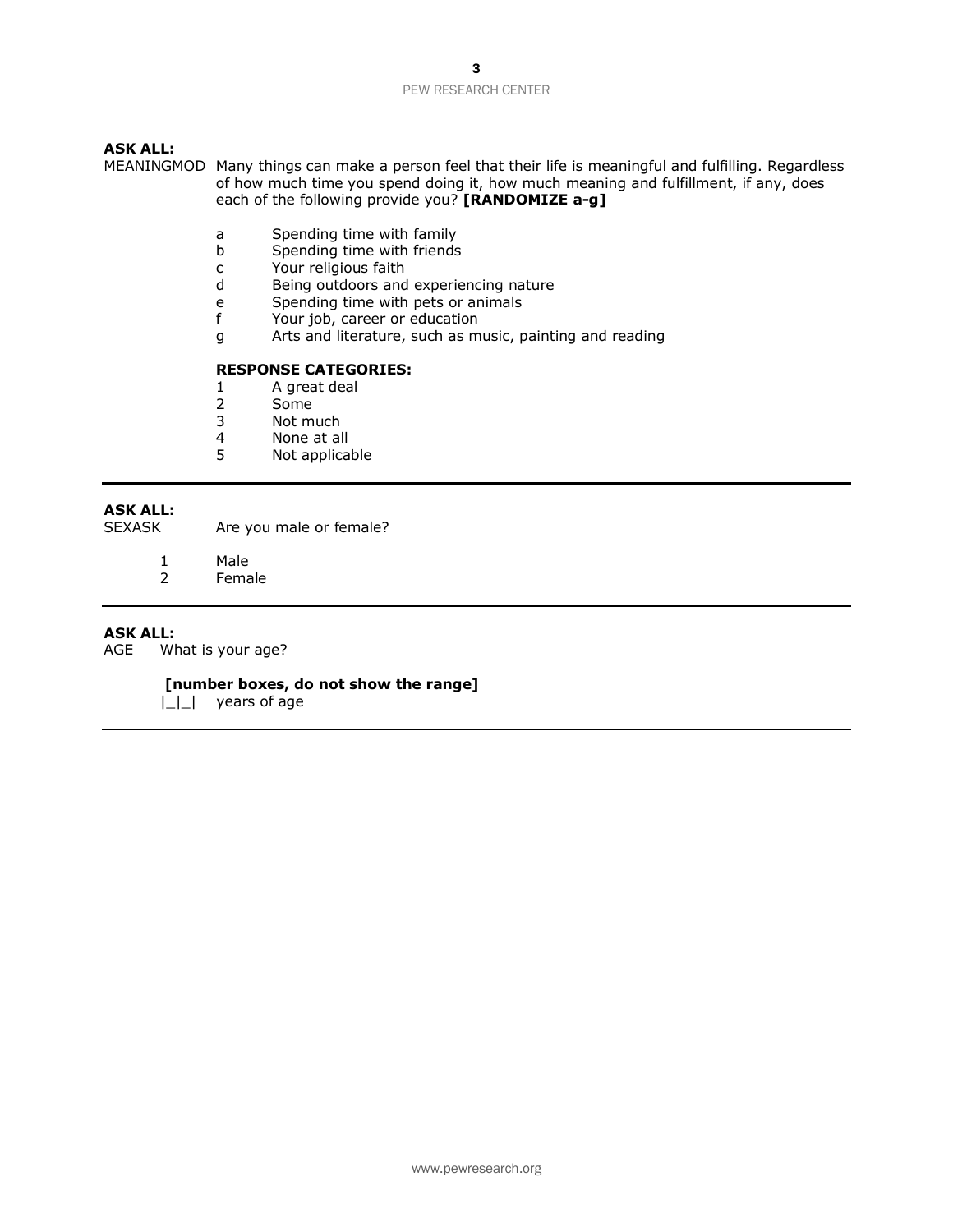# **ASK ALL:**

- EDUC\_ACS What is the highest degree or level of school that you have COMPLETED?
	- 1 No schooling completed
	- 2 Nursery school
	- 3 Kindergarten
	- 4 Grade 1 through 11 (Specify Grade \_\_\_\_)
	- 5 12th Grade NO DIPLOMA
	- 6 Regular high school diploma
	- 7 GED or alternative credential
	- 8 Some college credit, but less than 1 year of college credit
	- 9 1 or more years of college credit, no degree
	- 10 Associate's degree (for example: AA, AS)
	- 11 Bachelor's degree (for example: BA, BS)
	- 12 Master's degree (for example: MA, MS, MEng, MEd, MSW, MBA)
	- 13 Professional degree beyond a bachelor's degree (for example: MD, DDS, DVM, LLB,JD)
	- 14 Doctorate degree (for example: PhD, EdD)

*Prompt if response 4 selected and no text entered: You did not specify a response for "Grade 1 through 11". If you are sure you want to skip, click Next.*

*Prompt if 4 selected and entered anything other than 1-11. Show on top of the screen: Please enter a numeric response between 1 and 11.*

# **ASK ALL:** RELIGMOD What is your present religion, if any?

- 1 Protestant (for example, Baptist, Methodist, Nondenominational, Lutheran, Presbyterian, Pentecostal, Episcopalian, Reformed, Church of Christ, etc.)
- 2 Roman Catholic
- 3 Mormon (Church of Jesus Christ of Latter-day Saints or LDS)
- 4 Jehovah's Witness
- 5 Jewish
- 6 Muslim
- 7 Buddhist
- 8 Hindu
- 9 Atheist
- 10 Agnostic
- 11 Something else, specify:
- 12 Nothing in particular

*Prompt if response 11 selected and no text entered: You did not specify a response for ''Something else''. If you are sure you want to skip, click Next.*

#### **ASK IF SOMETHING ELSE/REFUSED IN RELIGMOD (RELIGMOD=11 OR RELIGMOD=99):**

- CHR Do you think of yourself as a Christian, or not?
	- 1 Yes
	- 2 No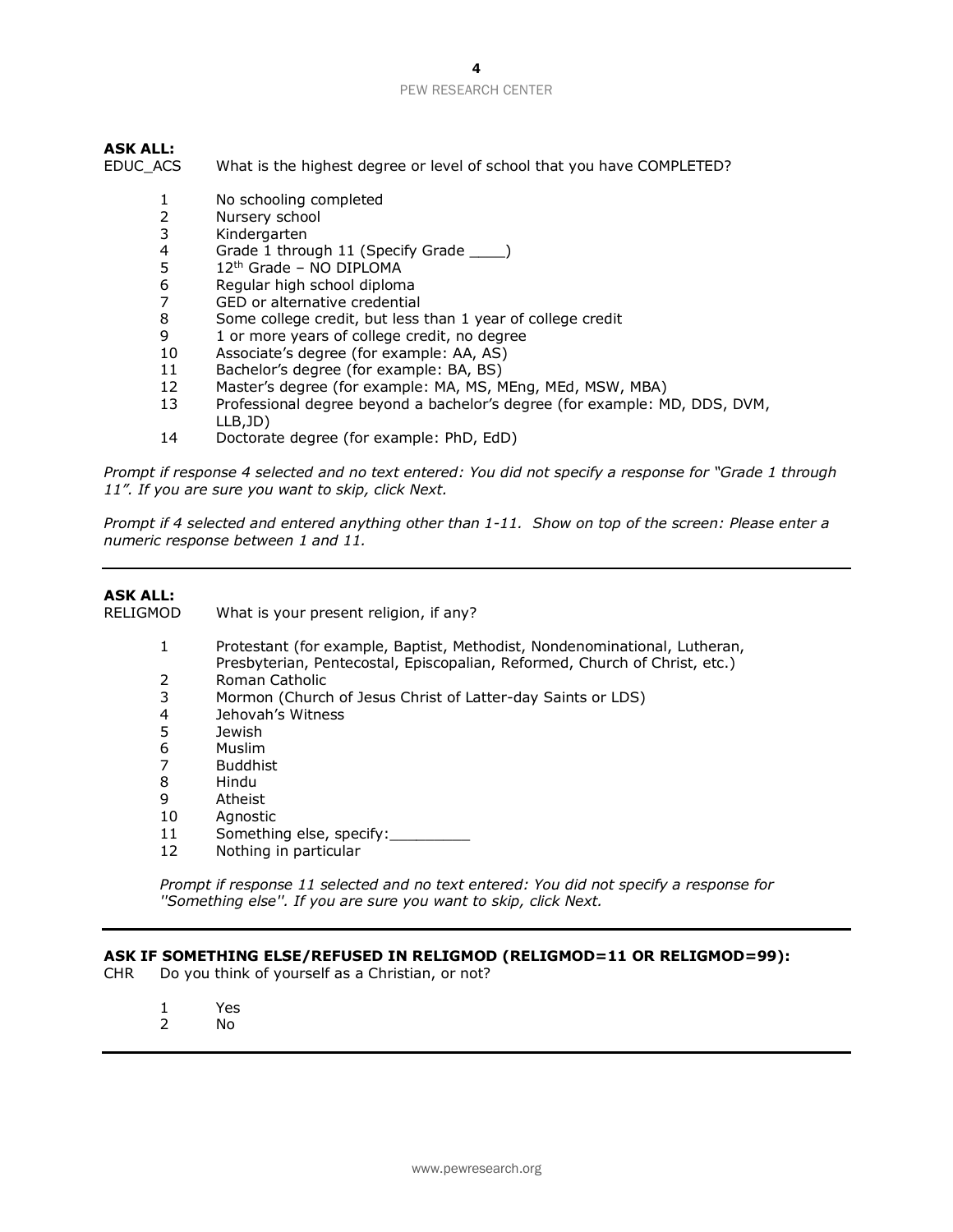# **ASK IF CHRISTIAN (RELIGMOD=1-4 OR CHR=1):**

BORNMOD Would you describe yourself as a born-again or evangelical Christian, or not?

- 1 Yes, born-again or evangelical Christian
- 2 No, not born-again or evangelical Christian

# **ASK ALL:**

HISP Are you of Hispanic, Latino, or Spanish origin, such as Mexican, Puerto Rican, Cuban or Argentinian?

- 1 Yes
- No.

# **ASK ALL:**

What is your race or origin?

*[Check all that apply]*

- 1 White
- 2 Black or African American
- 3 Asian or Asian American<br>4 American Indian or Alask
- 4 American Indian or Alaska Native<br>5 Native Hawaiian or other Pacific Is
- 5 Native Hawaiian or other Pacific Islander<br>6 Some other race or origin **[TEXT BOX]**
- 6 Some other race or origin **[TEXT BOX]**

*Soft prompt if select 6 and left blank: You did not provide a response in the text box. If you would like to skip, click Next.*

# **ASK ALL:**<br>AFROHISP

Do you consider yourself Afro-Latino or Afro-Hispanic, or not?

1 Yes No.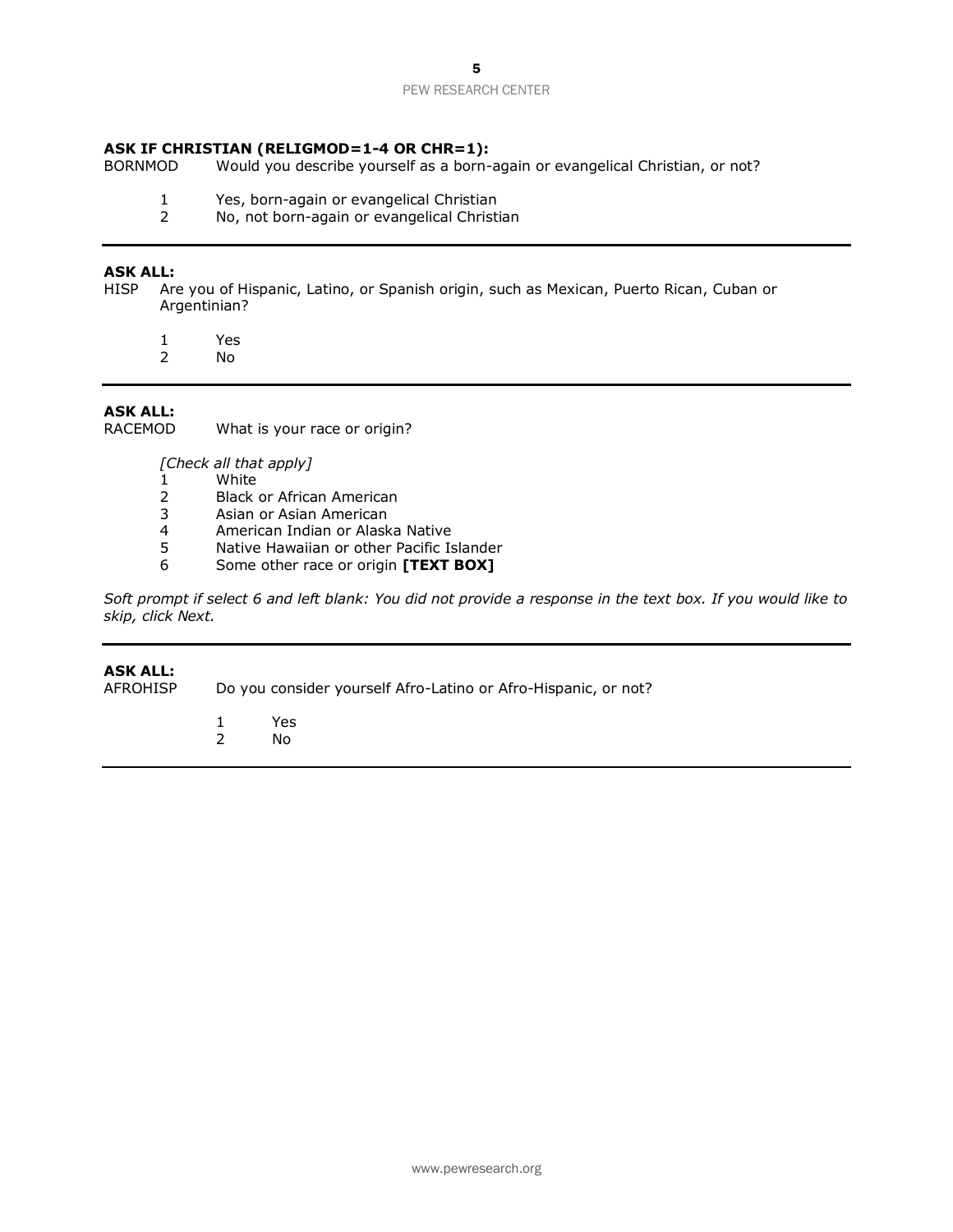#### **ASK IF NOT JEWISH IN RELIGMOD (RELIGMOD≠5):**

RELCONSIDER ASIDE from religion, do you consider yourself to be any of the following in any way (for example ethnically, culturally or because of your family's background)? **[RANDOMIZE ITEMS]**

- a. Jewish
- b. **[IF NOT CATHOLIC IN RELIGMOD (RELIGMOD≠2)]** Catholic
- c. **[IF NOT MORMON IN RELIGMOD (RELIGMOD≠3)]** Mormon
- d. **[IF NOT MUSLIM IN RELIGMOD (RELIGMOD≠6)]** Muslim

#### **RESPONSE CATEGORIES**

- 1 Yes, consider myself this
- 2 No, do not consider myself this

#### **ASK IF NOT JEWISH IN RELIGMOD AND NOT JEWISH IN RELCONSIDER (RELIGMOD≠5 AND RELCONSIDERa≠1):**

RELRAISED Please indicate whether you were raised in any of the following traditions or had a parent from any of the following backgrounds.

#### **[DISPLAY ITEMS IN SAME ORDER AS RELCONSIDER]**

- a. Jewish
- b. **[IF NOT CATHOLIC IN RELIGMOD AND RELCONSIDER (RELIGMOD≠2 AND RELCONSIDERb≠1)]** Catholic
- c. **[IF NOT MORMON IN RELIGMOD AND RELCONSIDER (RELIGMOD≠3 AND RELCONSIDERc≠1)]** Mormon
- d. **[IF NOT MUSLIM IN RELIGMOD AND RELCONSIDER (RELIGMOD≠6 AND RELCONSIDERd≠1)]** Muslim

#### **RESPONSE CATEGORIES**

- 1 Yes, was raised in this tradition or had a parent from this background
- 2 No, was not raised in this tradition and did not have a parent from this background

#### **ASK ALL:**

HHADULT How many adults, age 18 and older, currently live in your household INCLUDING YOURSELF?

ENTER NUMBER (RANGE 1-50)

# **ASK ALL:**

HHADULTM Of those **[INSERT NUMBER ENTERED IN HHADULT** "XX"**]** adults currently living in your household, how many are male?

ENTER NUMBER (RANGE 1-50)

# **ASK ALL:**

HHADULTF Of those **[INSERT NUMBER ENTERED IN HHADULT** "XX"**]** adults currently living in your household, how many are female?

ENTER NUMBER (RANGE 1-50)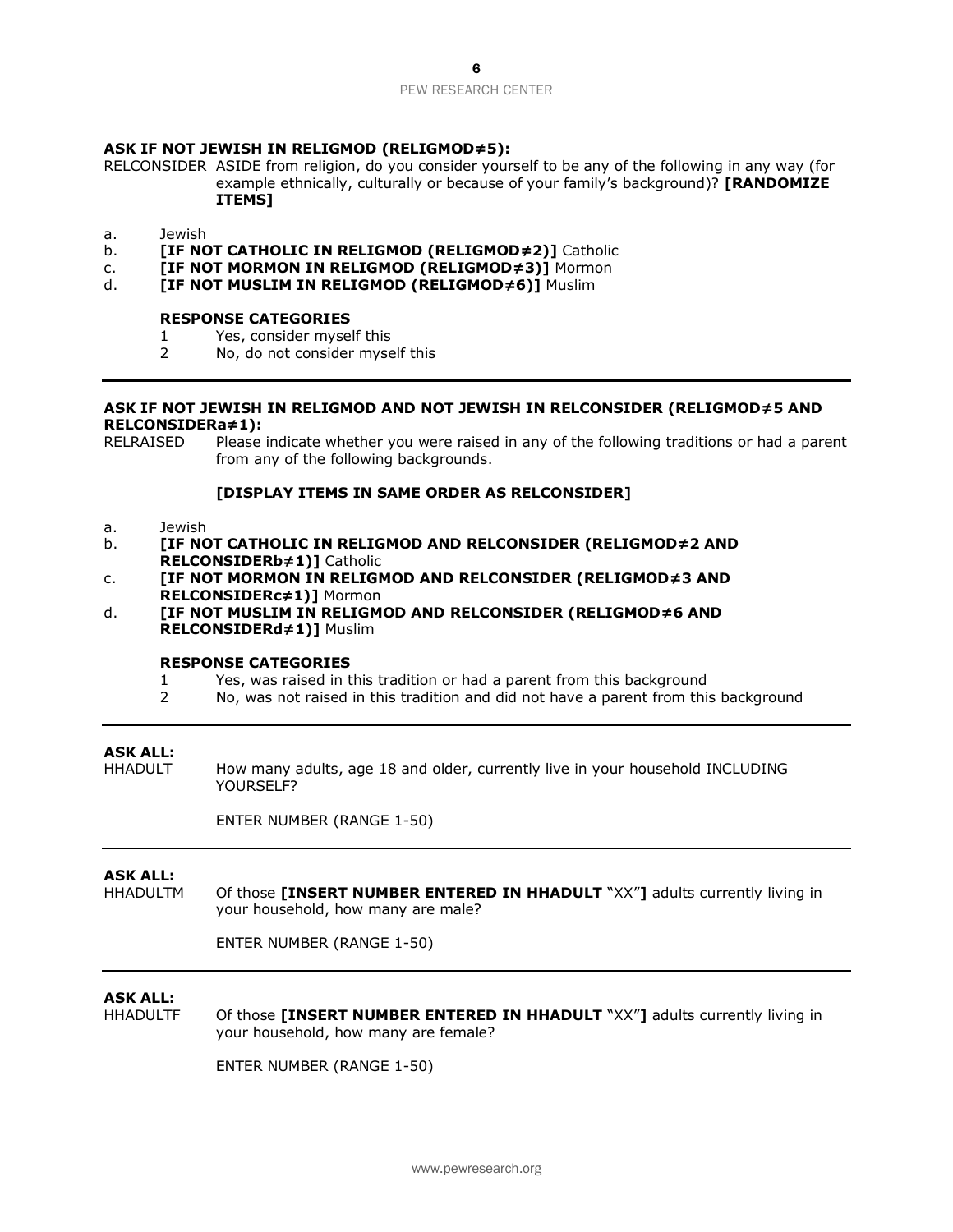**ASK ALL:** HHCHILD How many children under the age of 18 live in your household?

ENTER NUMBER (RANGE 0-50)

# **PROGRAMMING NOTE - CREATE PROGRAMMING VARIABLES AS FOLLOWS, AND USE AS INDICATED IN SUBSEQUENT FILTERS:**

**FOR THOSE WHO ARE JEWISH BY RELIGION (JBR) JBR=1 IF RELIGMOD=5 JBR=0 FOR ALL OTHERS SELF-IDENTIFY AS JEWISH ASIDE FROM RELIGION JASIDE=1 IF JBR=0 AND RELCONSIDERa=1 JASIDE =0 FOR ALL OTHERS DO NOT IDENTIFY AS JEWISH, BUT DO HAVE JEWISH BACKGROUND BACKGROUND=1 IF JBR=0 AND JASIDE=0 AND RELRAISEDa=1 BACKGROUND=0 FOR ALL OTHERS**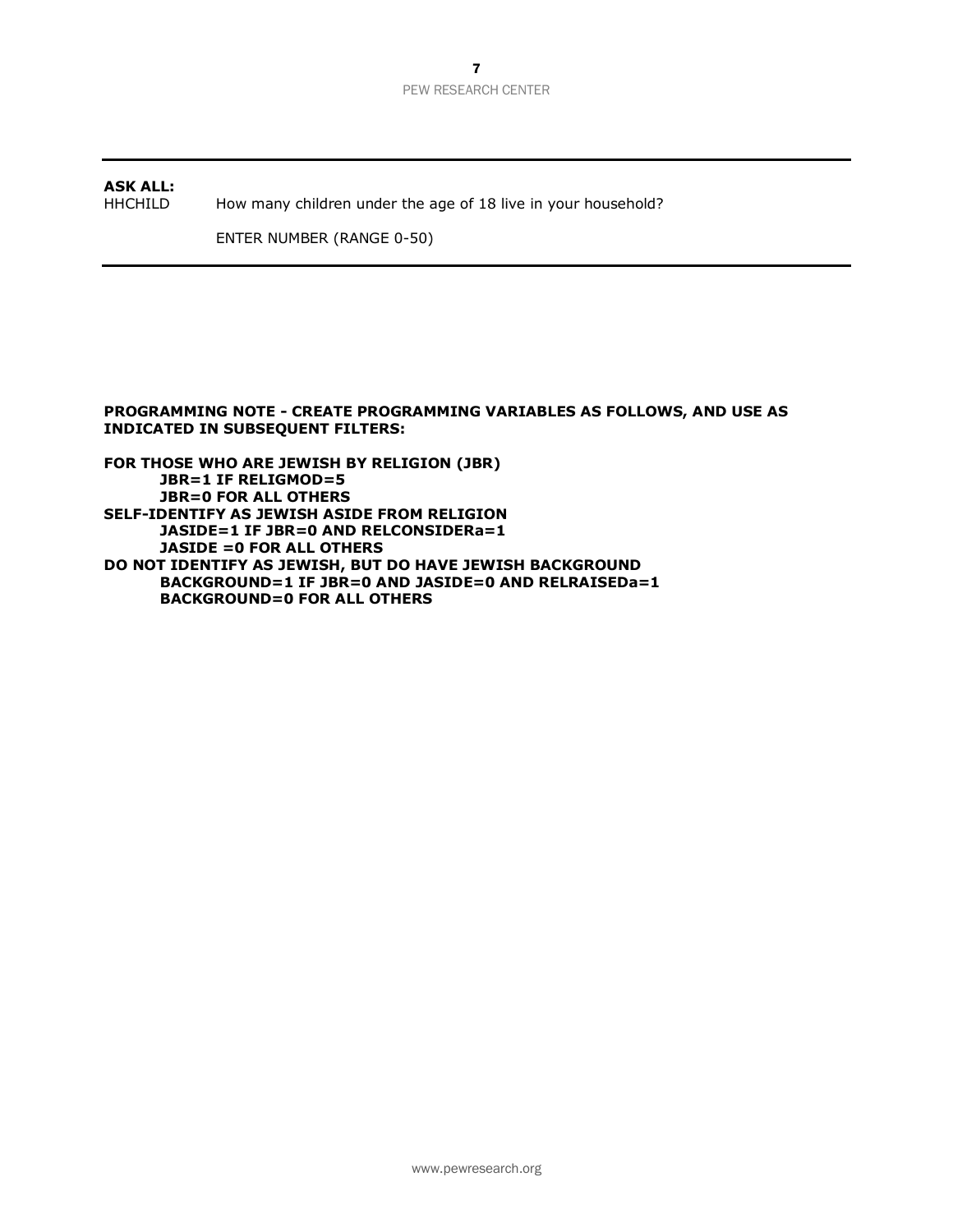# **MAIN SURVEY**

**ASK ALL:** Overall, how would you rate the following aspects of your life? **[RANDOMIZE a-c]** 

- a. Your family life
	-
	- 1 Excellent<br>2 Good 2 Good<br>3 Only f
	- 3 Only fair
	- Poor
- b. Your physical health
	- 1 Excellent<br>2 Good
	- Good
	- 3 Only fair
	- Poor
- c. Your social life
	- 1 Excellent<br>2 Good
	- 2 Good<br>3 Only f
	- 3 Only fair
	- Poor

# **ASK ALL:**

PRESAPP Do you approve or disapprove of the job Donald Trump is doing as President?

- 1 Strongly approve<br>2 Somewhat approv
- 2 Somewhat approve<br>3 Somewhat disapprove
- 3 Somewhat disapprove<br>4 Strongly disapprove
- Strongly disapprove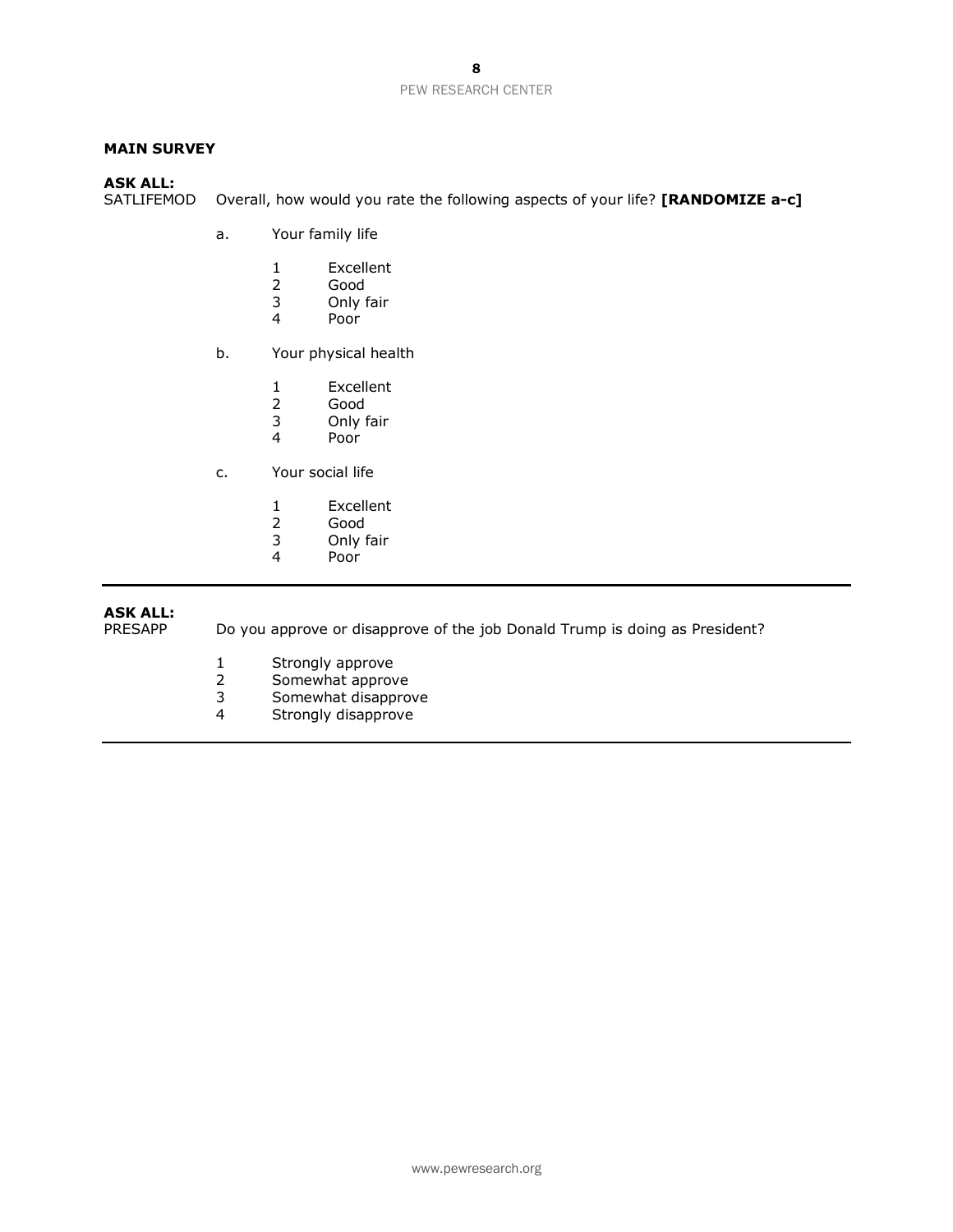# 9

#### PEW RESEARCH CENTER

# **ASK ALL:**

TRATE How would you rate the job Donald Trump is doing on each of the following issues? **[RANDOMIZE]**

- a Immigration
- b The environment
- c The nation's policy toward Israel

# **RESPONSE CATEGORIES:**

- 1 Excellent
- 2 Good
- 3 Only fair
- 4 Poor

#### **ASK ALL:**

DISCRIM Please tell us how much discrimination there is against each of these groups in our society today.

# **[RANDOMIZE]**

- a Evangelical Christians
- b Muslims
- c Jews
- d Blacks
- e Hispanics
- f Gays and lesbians

# **RESPONSE CATEGORIES:**

- 1 A lot
- 2 Some
- 3 Not much
- 4 None at all

# **ASK ALL:**

ISUPP Which of the following statements come closest to your overall view of U.S. support for Israel?

# **[RANDOMIZE 1 & 2, 3 ALWAYS LAST]**

- 1 The U.S. is too supportive of Israel<br>2 The U.S. is not supportive enough of
- The U.S. is not supportive enough of Israel
- 3 The level of U.S. support for Israel is about right

# **ASK ALL:**

- COEX Do you think a way can be found for Israel and an independent Palestinian state to coexist peacefully with each other?
	- 1 Yes, can coexist peacefully<br>2 No, cannot coexist peaceful
	- No, cannot coexist peacefully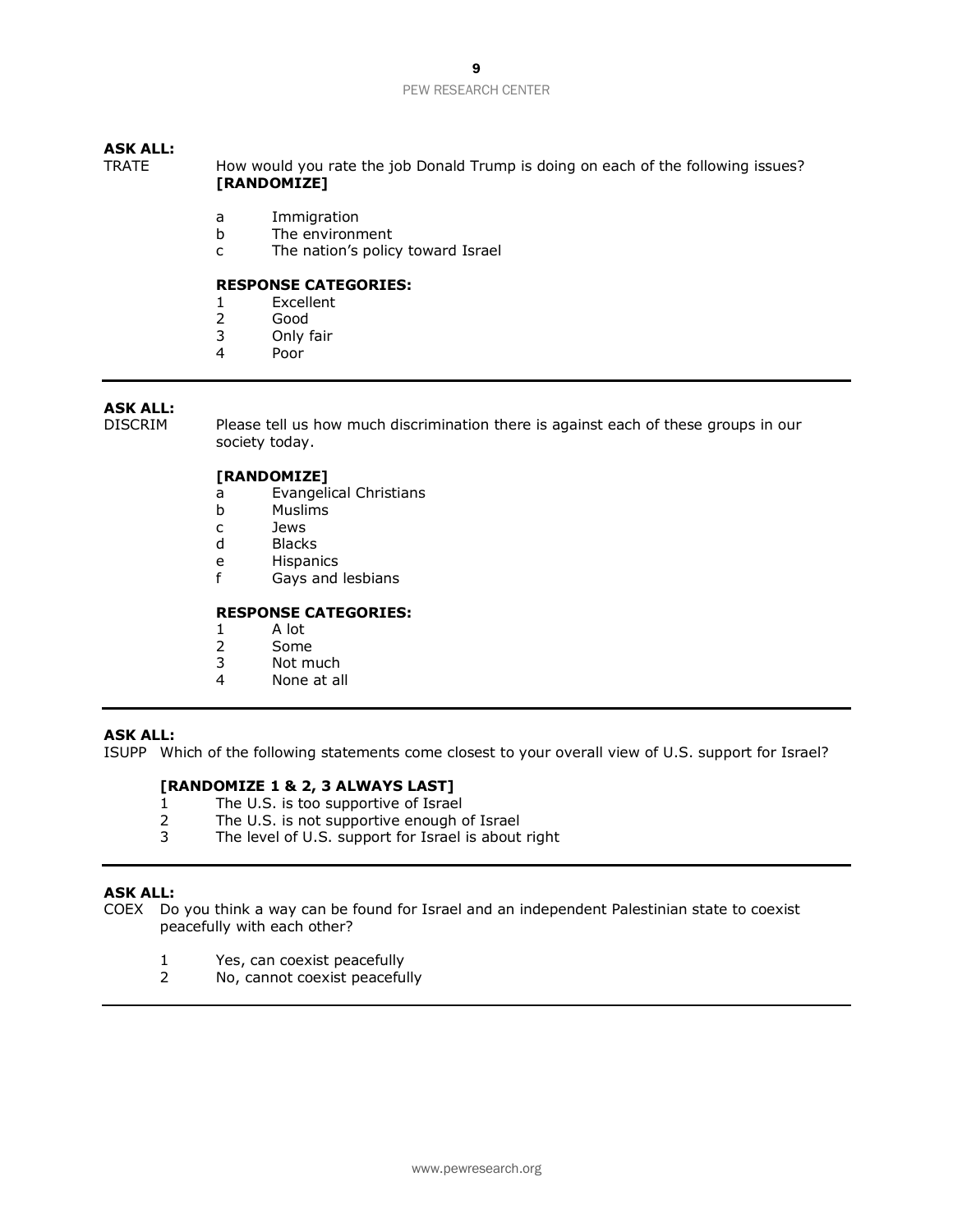### **DISPLAY FOR ALL:**

To provide more background, Pew Research Center conducts surveys about many different topics among many groups in American society. We are interested in the views of religious people as well as people who are not religious. Earlier, you mentioned that you **[IF JBR=1 OR JASIDE=1, INSERT:** consider yourself Jewish; **IF BACKGROUND=1:** had a Jewish parent or were raised Jewish]. We have some questions about the views and experiences of Jewish Americans and people in the U.S. with a Jewish background.

These additional questions will take about 20 minutes. As a token of our appreciation, we will send you **[RANDOMIZE:** \$10/\$20**]** at the completion of this survey.

#### **ASK IF R CONSIDERS SELF JEWISH BUT NOT BY RELIGION (JASIDE=1):**

THINKJ What is the main reason you think of yourself as Jewish?

**[TEXT BOX]**

#### **ASK ALL WHO SELF-IDENTIFY AS JEWISH (IF JBR=1 OR JASIDE=1):**

ESSENT1 How important is each of the following to what BEING JEWISH means to you? **[SPLIT ITEMS OVER TWO SCREENS, WITH ITEMS a-e ON FIRST SCREEN AND f-j ON SECOND SCREEN; RANDOMIZE ITEMS ON EACH PAGE]**

- a Leading an ethical and moral life
- b Working for justice and equality in society
- c Observing Jewish law (halakha)
- d Having a good sense of humor
- e Remembering the Holocaust
- f Caring about Israel
- g Being part of a Jewish community
- h Continuing family traditions
- i Being intellectually curious
- j Eating traditional Jewish foods

#### **RESPONSE CATEGORIES:**

- 1 Essential part of what being Jewish means to me
- 2 Important, but not essential
- 3 Not an important part of what being Jewish means to me

#### **ASK ALL WHO SELF-IDENTIFY AS JEWISH (IF JBR=1 OR JASIDE=1):**

ESSENT2 And just in your own words, is there anything else that is an essential part of what being Jewish means to you?

# **[TEXT BOX]**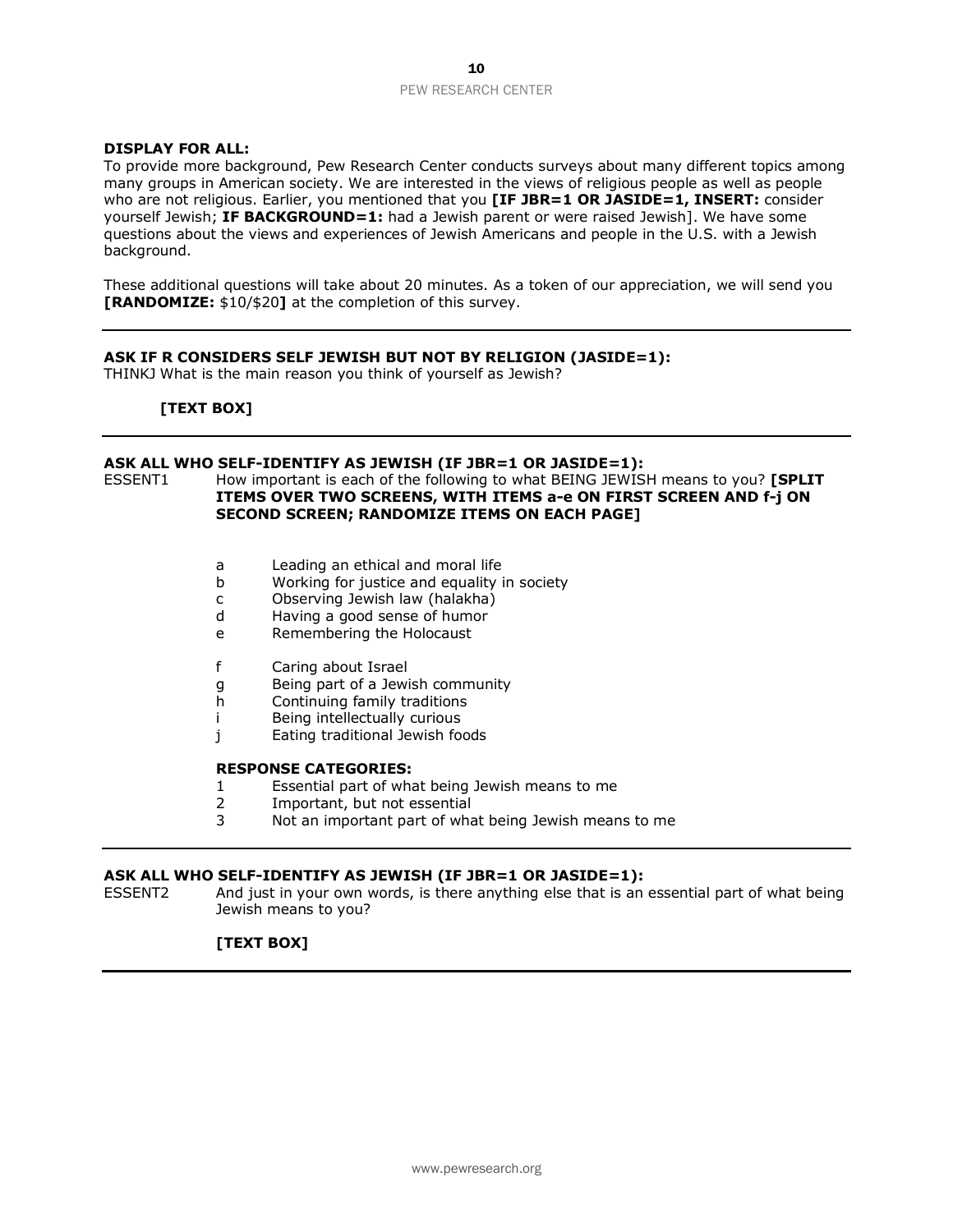# **ASK ALL:**

JFRIEND How many of your close friends are Jewish?

- 1 All of them
- 2 Most of them
- 3 Some of them
- 4 Hardly any of them
- 5 None of them
- 98 Not sure

# **ASK ALL:**

JMAIN To you personally, is being Jewish mainly a matter of...

# **[RANDOMIZE 1-3, 4 ALWAYS LAST]**

- 1 Religion
- 2 Ancestry
- 3 Culture
- 4 Some combination **[TEXT BOX]**

*Soft prompt if select 4 and left blank: You did not provide a response in the text box. If you would like to skip, click Next.*

# **ASK ALL:**

BELONG How much, if at all, do you feel a sense of belonging to the Jewish people?

- 1 A great deal
- 2 Some<br>3 Not m
- 3 Not much<br>4 None at al
- None at all

# **ASK ALL WHO SELF-IDENTIFY AS JEWISH (IF JBR=1 OR JASIDE=1):**

- RESP How much responsibility, if any, do you feel you have to help fellow Jews in need around the world?
	- 1 A great deal
	- 2 Some
	- 3 Not much
	- 4 None at all

# **ASK ALL:**

COMMON1 How much, if anything, do you feel you have in common with Jews in Israel?

- 1 A lot
- 2 Some
- 3 Not much
- 4 Nothing at all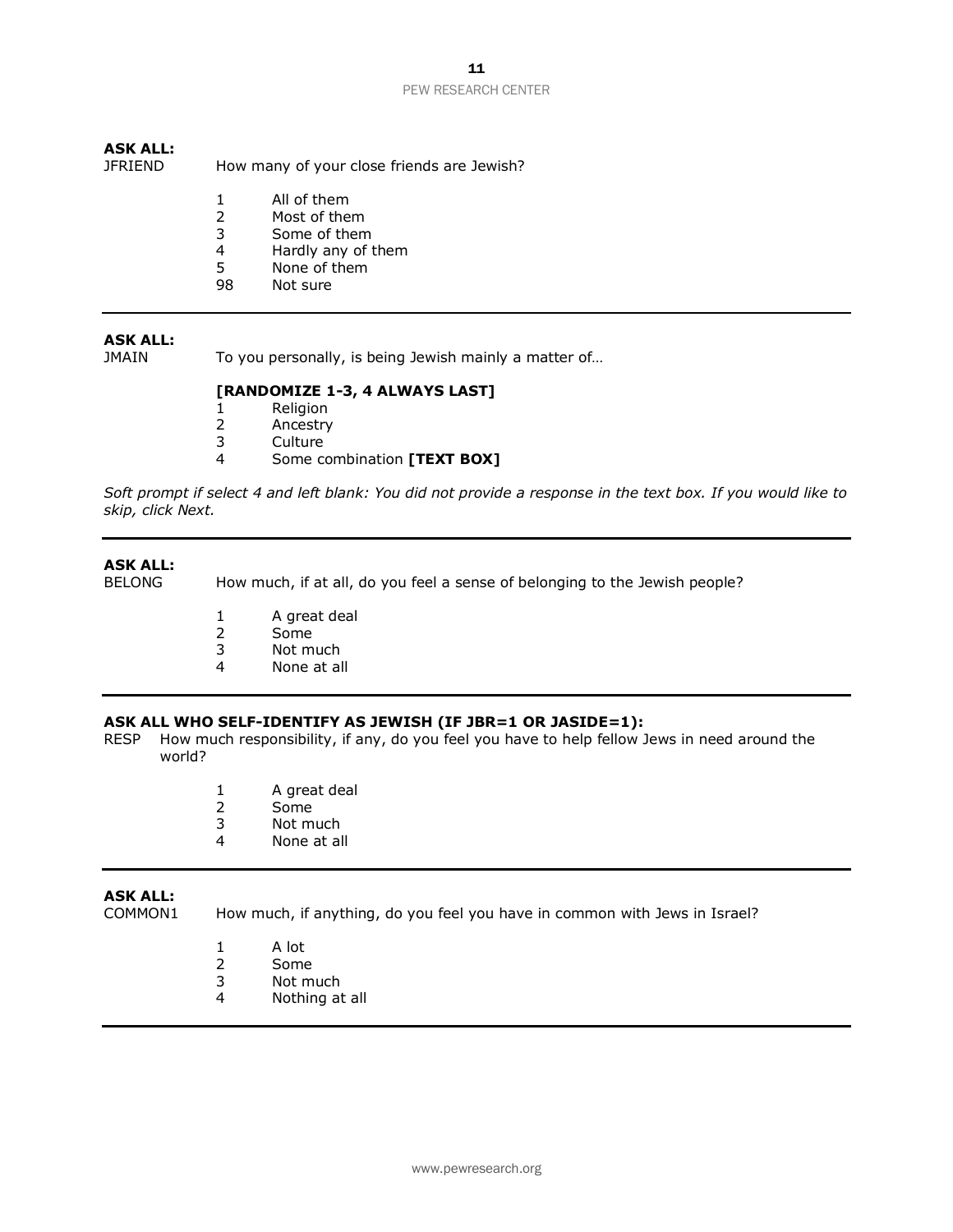# **ASK ALL:**

How much, if anything, do you feel you have in common with the following groups in the United States?

# **[RANDOMIZE]**

- a Orthodox Jews
- b Reform Jews
- c Conservative Jews
- d Evangelical Christians
- e Mainline Protestants (such as United Methodists, Episcopalians, etc.)
- f Muslims

# **RESPONSE CATEGORIES:**

- 1 A lot
- 2 Some
- 3 Not much
- 4 Nothing at all

#### **ASK ALL:**

DONATE In the past 12 months, did you make a financial donation to any Jewish charity or cause, such as a synagogue, Jewish school or a group supporting Israel?

- 1 Yes, made a donation
- 2 No, did not make a donation

# **ASK ALL:**

FRIENDLYI In general, how friendly or unfriendly do you think each of the following is toward Israel?

# **[RANDOMIZE]**

- a The Democratic Party
- b The Republican Party
- c Donald Trump

#### **RESPONSE CATEGORIES:**

- 1 Friendly toward Israel
- 2 Neutral toward Israel
- 3 Unfriendly toward Israel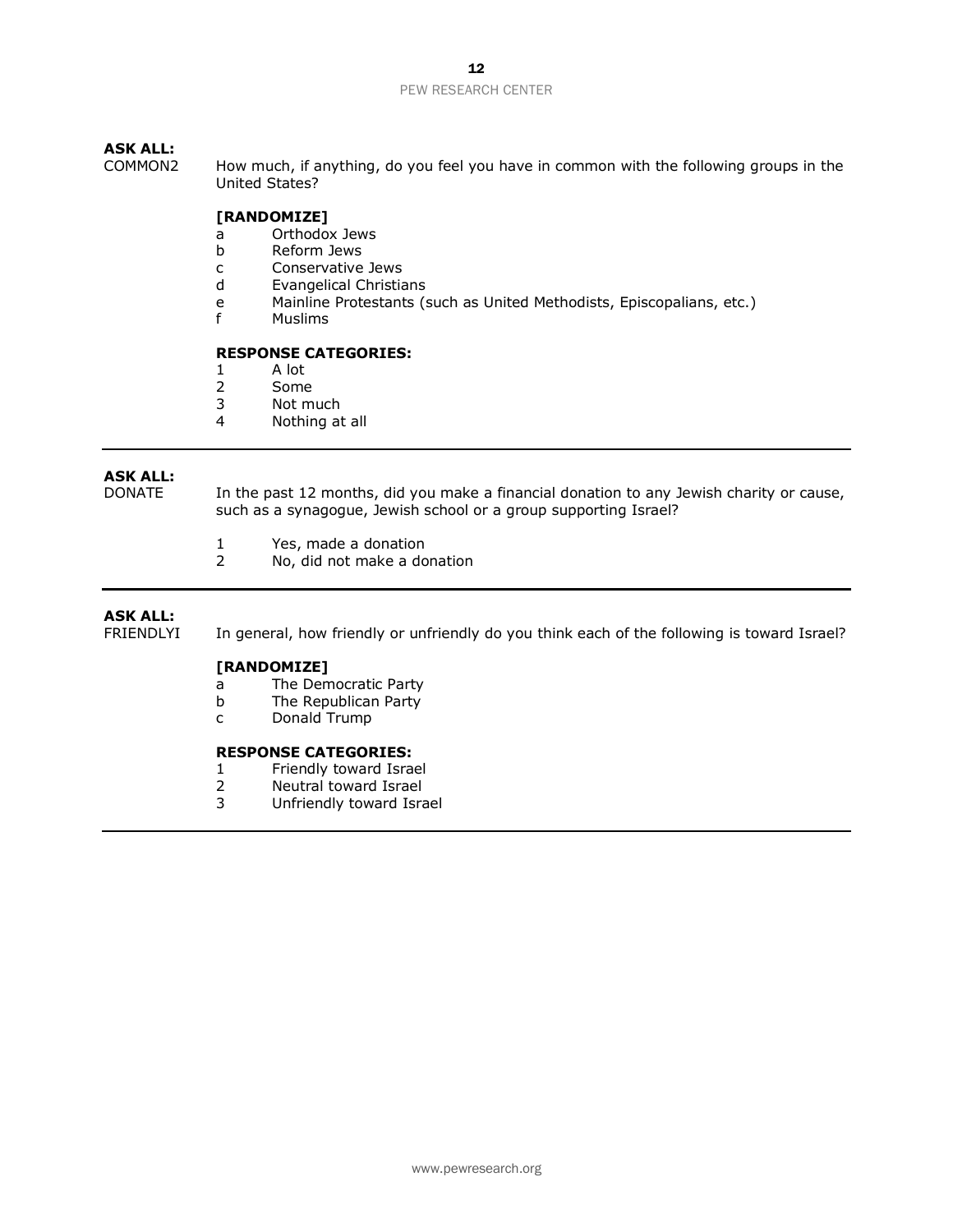# **ASK ALL:**

FRIENDLYJ In general, how friendly or unfriendly do you think each of the following is toward JEWS IN THE U.S.?

# **[APPEAR IN SAME ORDER AS FRIENDLYI]**

- a The Democratic Party
- b The Republican Party
- c Donald Trump

# **RESPONSE CATEGORIES:**

- 1 Friendly toward Jews
- 2 Neutral toward Jews
- 3 Unfriendly toward Jews

# **ASK ALL:**

ATTISR How emotionally attached are you to Israel?

- 1 Very attached
- 2 Somewhat attached
- 3 Not too attached
- 4 Not at all attached

# **ASK ALL:**

VSTISR How many times, if ever, have you been to Israel?

- 1 Never
- 2 Once
- 3 More than once
- 4 Lived in Israel

# **ASK ALL:**

How closely do you follow news about Israel?

- 1 Very closely
- 2 Somewhat closely
- 3 Not too closely<br>4 Not at all closel
- Not at all closely

### **RANDOMIZE ORDER OF PEACE1/PEACE2**

#### **ASK ALL:**

- PEACE1 Do you think the current Israeli government is making a sincere effort to bring about a peace settlement with the Palestinians, or don't you think so?
	- 1 Yes, making a sincere effort
	- 2 No, don't think so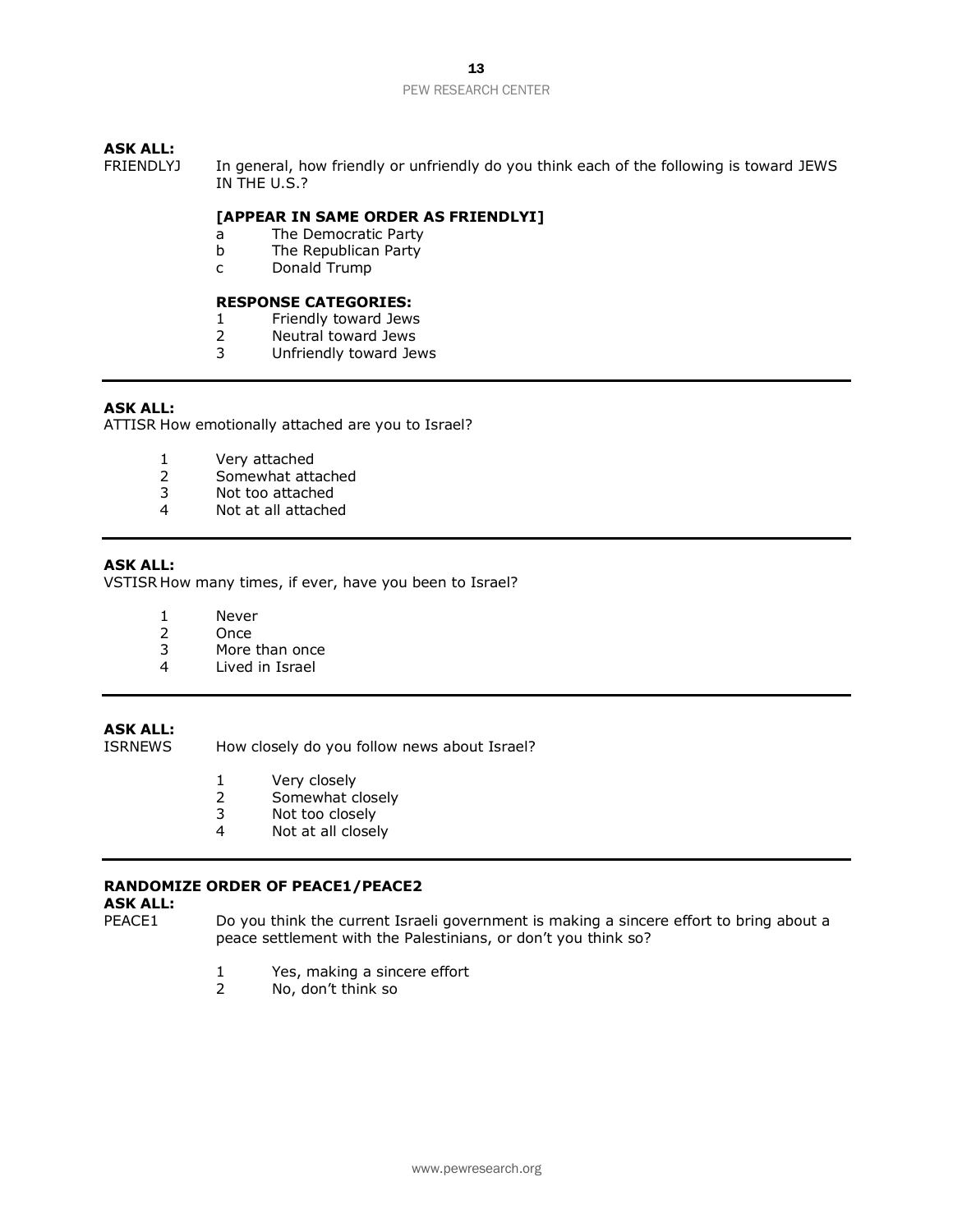# **RANDOMIZE ORDER OF PEACE1/PEACE2**

**ASK ALL:** Do you think the current Palestinian leadership is making a sincere effort to bring about a peace settlement with Israel, or don't you think so?

- 1 Yes, making a sincere effort
- 2 No, don't think so

On another topic…

#### **ASK ALL:**

ANTIS3 Now thinking about the country as a whole, how much anti-Semitism do you think there is in the United States today?

- 1 A lot
- 2 Some
- 3 Not much
- 4 None at all

# **ASK ALL:**

And compared with five years ago, do you think there is ...

- 1 More anti-Semitism in the U.S. today
- 2 Less anti-Semitism in the U.S. today
- 3 About the same amount of anti-Semitism in the U.S. today

### **ASK IF MORE ANTI-SEMITISM TODAY (ANTIS4=1)**

ANTIS5 Do you think there is more anti-Semitism in the U.S. today than there was five years ago because…

# **[RANDOMIZE 1 & 2, 3 ALWAYS LAST]**

- 1 There are now more people who hold anti-Semitic views
- 2 People who hold anti-Semitic views now feel more free to express them
- 3 Both

### **ASK ALL WHO SELF-IDENTIFY AS JEWISH (IF JBR=1 OR JASIDE=1):**

- SAFE As a Jewish person in the United States, do you personally feel...
	- 1 More safe today than five years ago
	- 2 Less safe today than five years ago
	- 3 Not much change from five years ago
	- 4 I did not live in the U.S. five years ago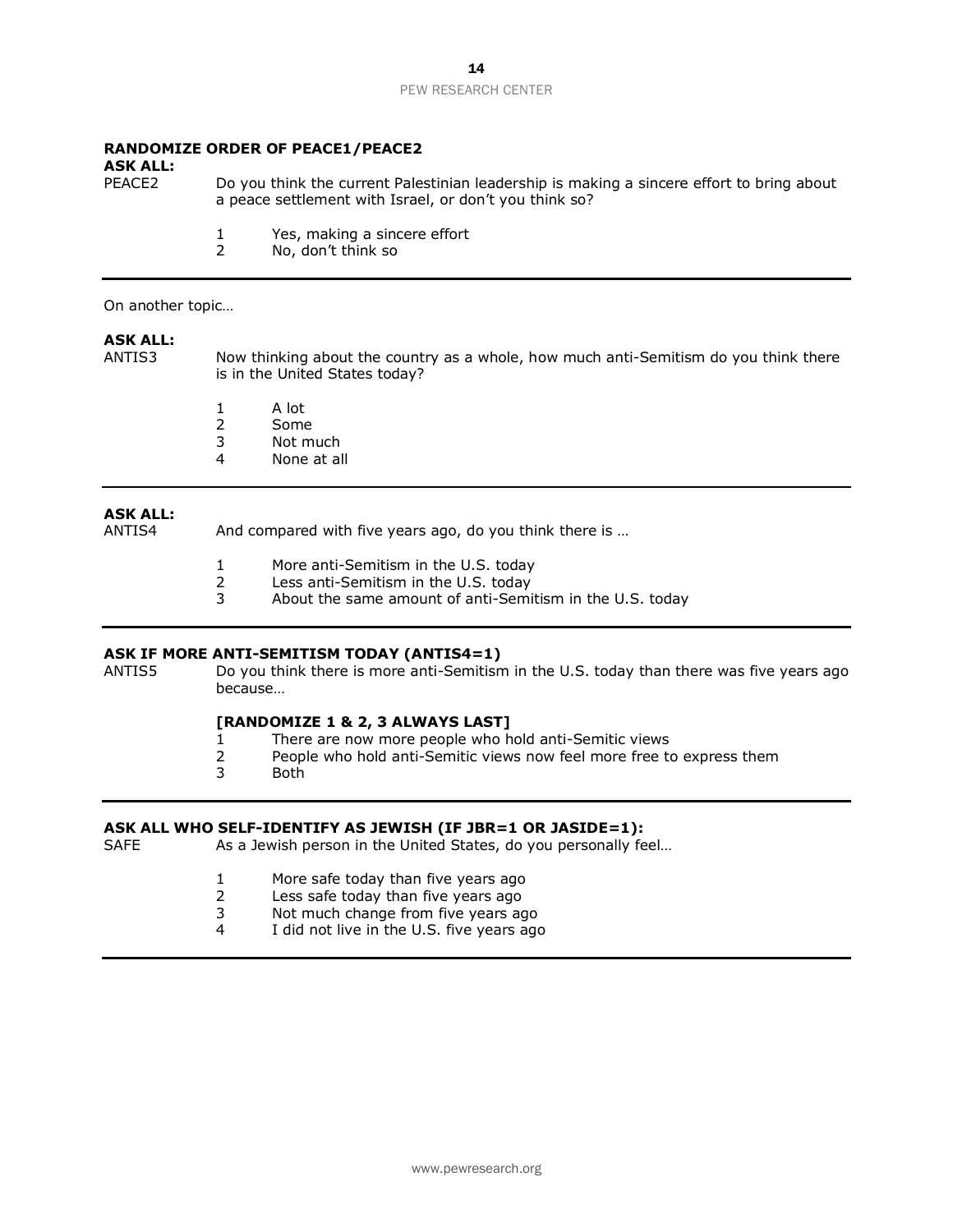# **ASK IF FEEL LESS SAFE THAN 5 YEARS AGO (SAFE=2):**

- HESITATE Have you hesitated to participate in Jewish observances or events because you feel less safe than you did five years ago?
	- 1 Yes, I hesitated but still participated
	- 2 Yes, I hesitated and chose not to participate
	- 3 No, I have not hesitated

#### **ASK ALL:**

ANTIS1 Please indicate whether each of the following things has happened to you IN THE PAST TWELVE MONTHS.

#### **[RANDOMIZE]**

- a. Have you been called offensive names because **[IF JBR=1 OR JASIDE=1, INSERT:** you are Jewish; **IF BACKGROUND=1, INSERT:** of your Jewish background**]**?
- b. Have you been made to feel unwelcome because **[IF JBR=1 OR JASIDE=1, INSERT:**  you are Jewish; **IF BACKGROUND=1, INSERT:** of your Jewish background**]**?
- c. Have you been physically threatened or attacked because **[IF JBR=1 OR JASIDE=1, INSERT:** you are Jewish; **IF BACKGROUND=1, INSERT:** of your Jewish background**]**?
- d. Have you seen anti-Jewish graffiti or vandalism in your local community?
- e Have you been harassed online because **[IF JBR=1 OR JASIDE=1, INSERT:** you are Jewish; **IF BACKGROUND=1, INSERT:** of your Jewish background**]**?
- f Has someone who is not Jewish expressed support for you because **[IF JBR=1 OR JASIDE=1, INSERT:** you are Jewish; **IF BACKGROUND=1, INSERT:** of your Jewish background**]**?

#### **RESPONSE CATEGORIES:**

- 1 Yes, has happened
- 2 No, has not happened

#### **ASK ALL:**

ANTIS2 In the past twelve months, have you heard someone say any of the following things?

# **[RANDOMIZE]**

- a Jews care too much about money
- b The Holocaust did not happen or its severity has been exaggerated
- c American Jews care more about Israel than about the United States

# **RESPONSE CATEGORIES**

- 1 Have heard someone say this in my presence
- 2 Have heard or read about this second hand, but not in my presence
- 3 Have not heard someone say this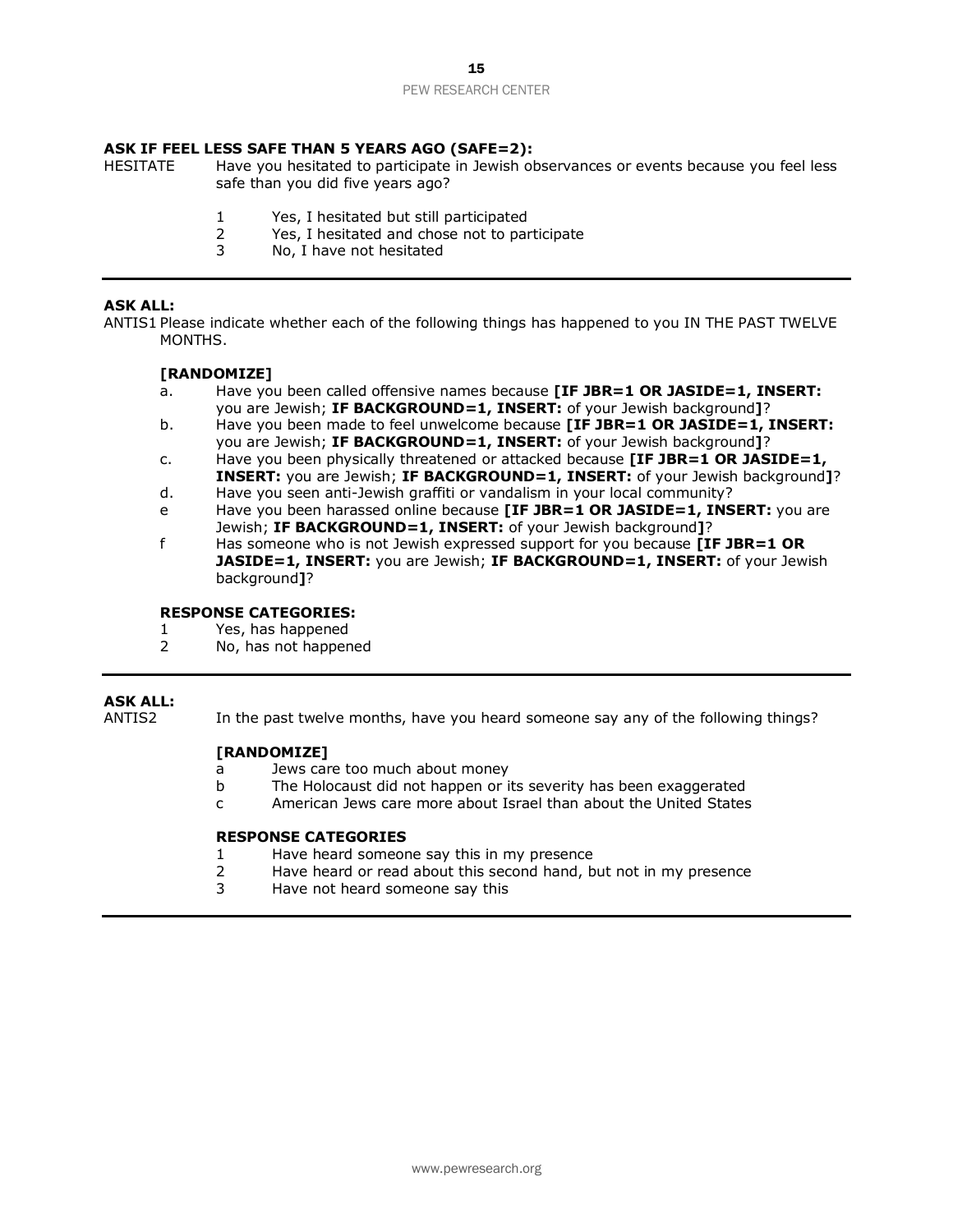# **ASK ALL WHO SELF-IDENTIFY AS JEWISH (IF JBR=1 OR JASIDE=1):**

BRANCH Thinking about Jewish religious denominations, do you consider yourself to be...

- 1 Reform
- 2 Conservative
- 3 Orthodox
- 4 Something else **[TEXT BOX]**
- 5 No particular denomination

*Soft prompt if select 4 and left blank: You did not provide a response in the text box. If you would like to skip, click Next.*

#### **ASK IF ORTHODOX (BRANCH=3):**

ORTHTYPE Do you consider yourself to be…

- 1 Hasidic or Chabad
- 2 Modern or Centrist Orthodox
- 3 Yeshivish, Litvish or Agudah
- 4 Some other type of Orthodox **[TEXT BOX]**

*Soft prompt if select 4 and left blank: You did not provide a response in the text box. If you would like to skip, click Next.*

# **ASK ALL:**

ATTEND1 Aside from special occasions like weddings, funerals and bar mitzvahs, how often do you attend Jewish religious services at a synagogue, temple, minyan or havurah?

- 1 More than once a week
- 2 Once a week
- 3 Once or twice a month
- 4 A few times a year, such as for High Holidays
- 5 Seldom
- 6 Never

# **ASK ALL:**

ATTEND2 And aside from special occasions like weddings and funerals, how often do you attend non-Jewish religious services?

- 1 More than once a week
- 2 Once a week
- 3 Once or twice a month
- 4 A few times a year
- 5 Seldom
- 6 Never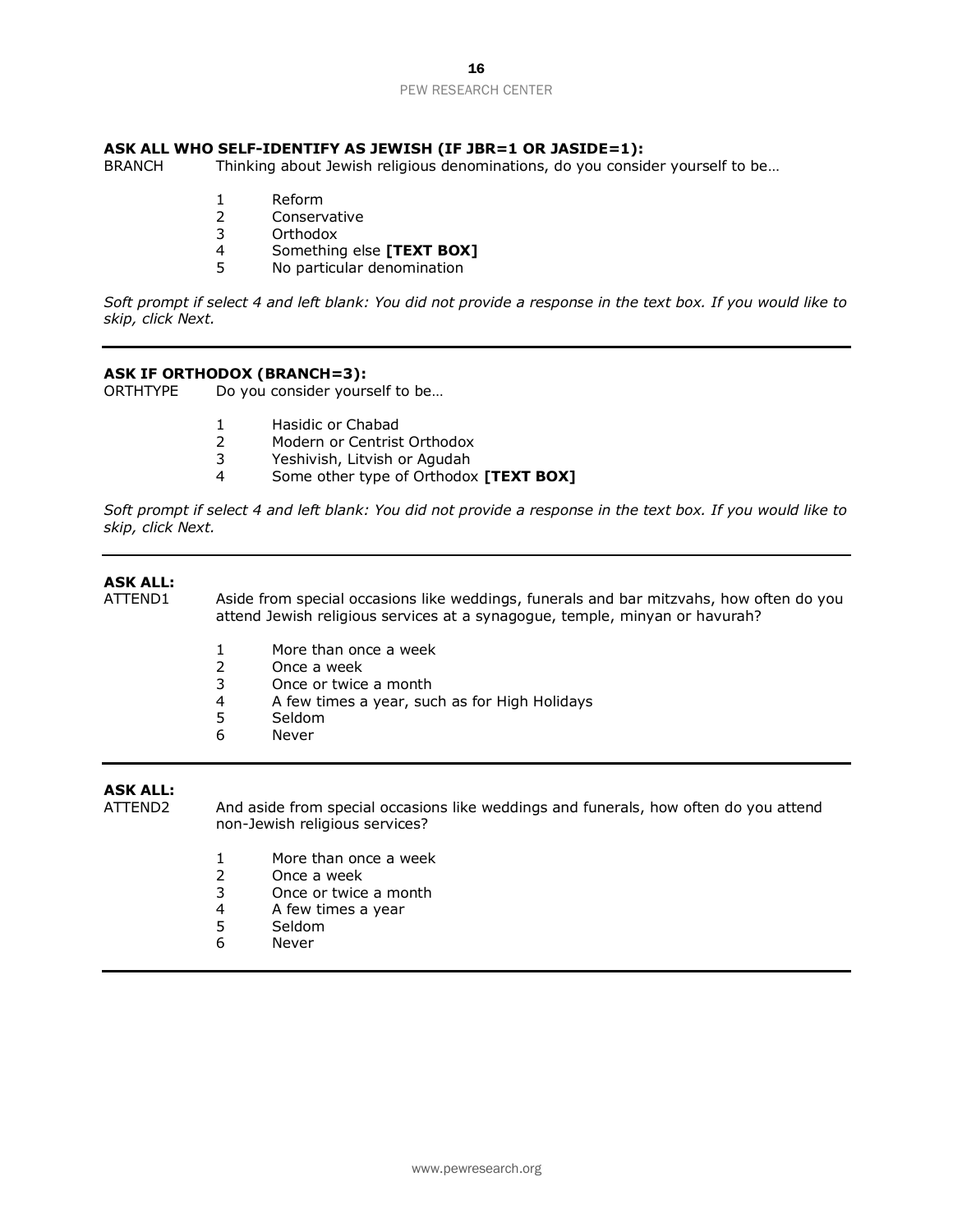# **ASK ALL:**

RELIMP How important is religion in your life?

- 1 Very important
- 2 Somewhat important
- 3 Not too important
- 4 Not at all important

#### **ASK ALL WHO SELF-IDENTIFY AS JEWISH (IF JBR=1 OR JASIDE=1):**

JEWIMP How important is being Jewish in your life?

- 1 Very important
- 2 Somewhat important
- 3 Not too important
- 4 Not at all important

# **ASK ALL:**

GOD Do you believe in God, or not?

- 1 Yes
- 2 No

#### **ASK IF BELIEVES IN GOD (GOD=1):**

GODBIBLE Which of these statements comes closer to your views, even if neither is exactly right?

# **[RANDOMIZE]**

- 1 I believe in God as described in the Bible
- 2 I DO NOT believe in God as described in the Bible, but I do believe there is some other higher power or spiritual force in the universe

#### **ASK IF DOES NOT BELIEVE IN GOD (GOD=2):**

HGHPWR Which of these statements comes closer to your views, even if neither is exactly right?

## **[RANDOMIZE]**

- 1 I DO NOT believe in God as described in the Bible, but I do believe there is some other higher power or spiritual force in the universe
- 2 I do not believe there is ANY higher power or spiritual force in the universe

#### **ASK IF REFUSED GOD (GOD=99):**

MISSINGGOD Which of these statements comes closest to your views, even if none is exactly right?

- 1 I believe in God as described in the Bible
- 2 I DO NOT believe in God as described in the Bible, but I do believe there is some other higher power or spiritual force in the universe
- 3 I do not believe there is ANY higher power or spiritual force in the universe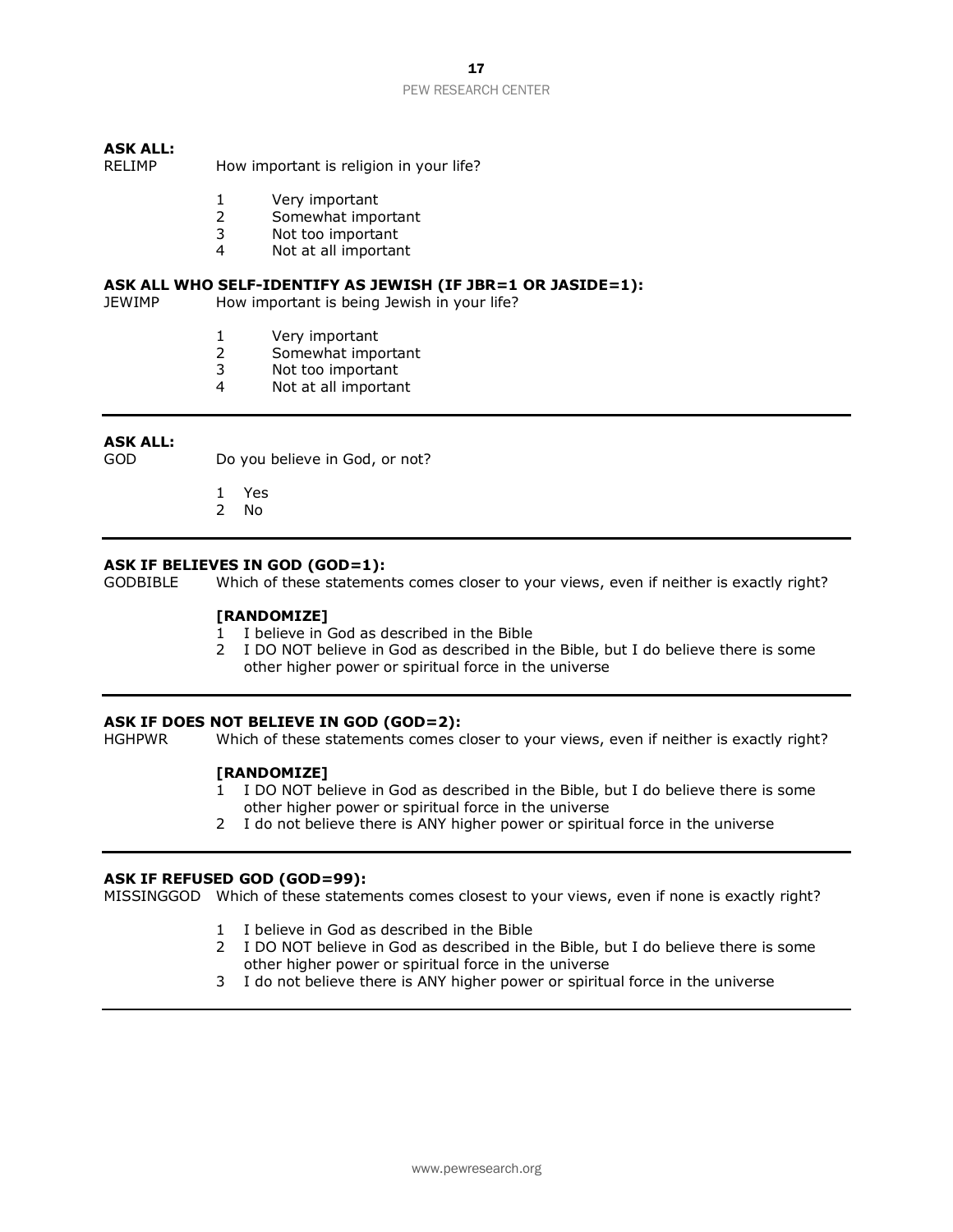# **ASK IF BELIEVE IN GOD (GOD=1 OR HGHPWR=1 OR MISSINGGOD=1,2):**

GISR Which comes closer to your view, even if neither is exactly right?

- 1 God gave the land that is now Israel to the Jewish people<br>2 God did not literally give the land that is now Israel to the
- 2 God did not literally give the land that is now Israel to the Jewish people

#### **ASK ALL:**

MEMSYN1 Is anyone in your household currently a member of a Jewish congregation, such as a synagogue, temple, havurah or minyan?

- 1 Yes
- 2 No

# **ASK IF MEMBER OF A JEWISH CONGREGATION (MEMSYN1=1):**

MEMSYN2 And is that you or someone else in your household?

- 1 I am a member
- 2 I am not a member, but someone else in the household is a member

# **ASK ALL:**

| ACV ALL. |                                  |                                                                                                                                 |  |  |  |
|----------|----------------------------------|---------------------------------------------------------------------------------------------------------------------------------|--|--|--|
|          | 2<br>3                           | Yes, I keep kosher and I separate meat and dairy<br>Yes, I keep kosher and I am vegetarian or vegan<br>No, I do not keep kosher |  |  |  |
| KOSHER   | Do you keep kosher in your home? |                                                                                                                                 |  |  |  |

#### **ASK ALL:**

SEDER Last Passover, did you hold or attend a Seder?

1 Yes, held or attended a Seder

2 No, did not hold or attend a Seder

# **ASK ALL:**

During the last Yom Kippur, did you fast?

- 1 Yes, all day
- 2 Yes, part of the day
- 3 No, did not fast
- 4 No, could not fast due to health problems, age, pregnancy or nursing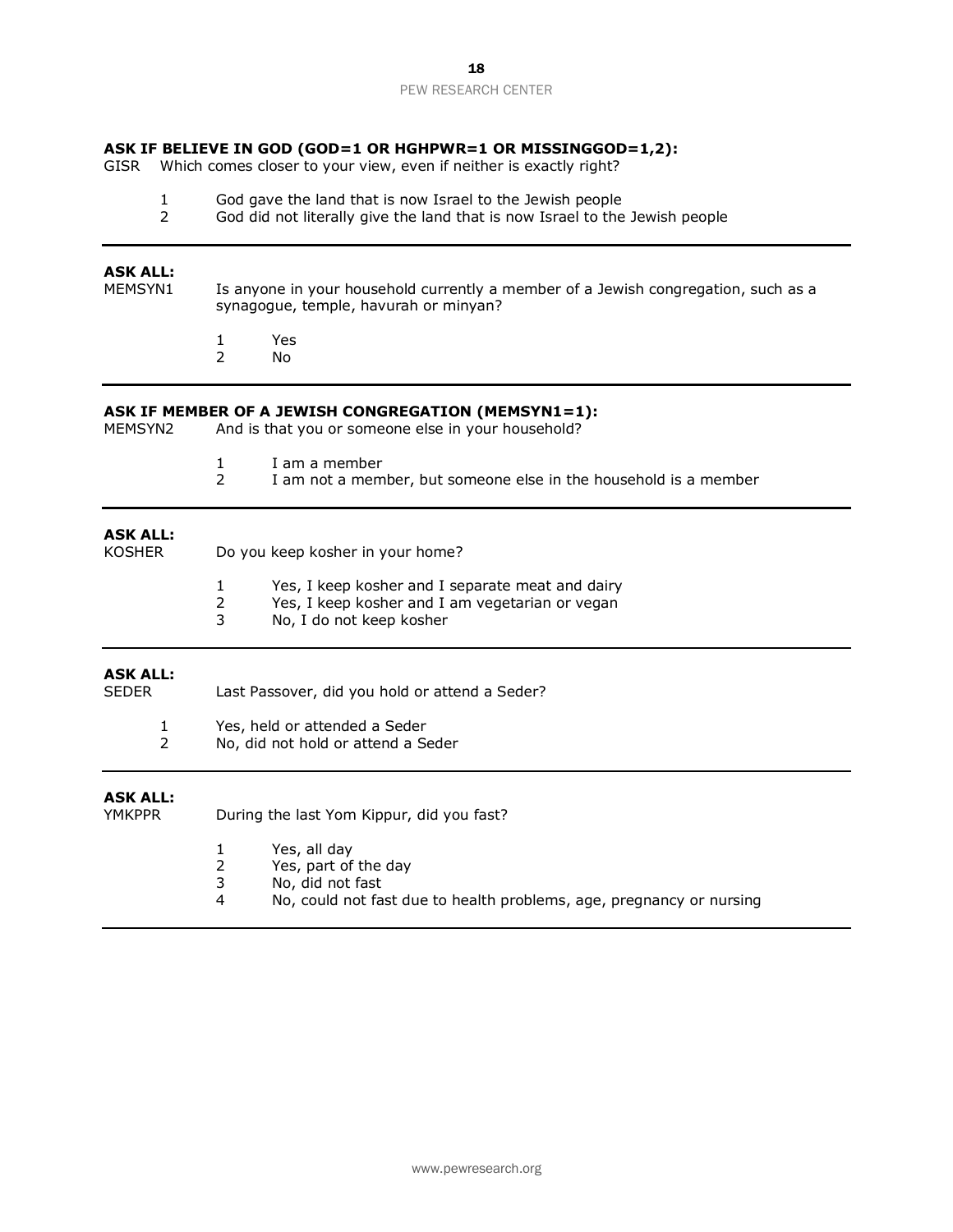# **ASK IF ATTEND JEWISH RELIGIOUS SERVICES ONCE OR TWICE A MONTH OR MORE OFTEN (ATTEND1=1,2,3):**

We are interested in understanding the reasons why people go to Jewish religious services. Please indicate whether each of the following is a reason why you attend. **[SPLIT ITEMS OVER TWO SCREENS, WITH a-e ON FIRST SCREEN AND f-i ON SECOND SCREEN; RANDOMIZE ITEMS ON EACH PAGE]**

- a Because of my family, spouse or partner
- b Because I find it spiritually meaningful
- c Because I feel a sense of belonging
- d To continue my family's traditions
- e To see friends or to socialize
- f Because I feel a religious obligation
- g To feel connected to my ancestry or history
- h To learn something new
- i Because I would feel guilty if I didn't participate

# **RESPONSE CATEGORIES:**

- 1 Yes, is a reason
- 2 No, is not a reason

### **ASK IF ATTEND JEWISH RELIGIOUS SERVICES A FEW TIMES A YEAR OR LESS OFTEN (ATTEND1=4,5,6):**

PARTLESS We are interested in what might keep people from going to Jewish religious services. Please indicate whether each of the following is a reason why you don't attend Jewish religious services more often. **[SPLIT ITEMS OVER TWO SCREENS, WITH a ALWAYS APPEARING FIRST ON FIRST SCREEN, THEN b-f ON FIRST SCREEN AND g-l ON SECOND SCREEN; RANDOMIZE ITEMS b-f ON FIRST SCREEN AND RANDOMIZE gl ON SECOND SCREEN]**

# **ASK IF JEWISH BACKGROUND (BACKGROUND=1):**

# a I am not Jewish

# **ASK ALL:**

- b I'm just not interested
- c I express my Jewishness in other ways
- d It costs too much
- e I'm not religious
- f I don't feel welcome
- g I don't think I know enough to participate
- h There aren't any Jewish congregations where I live
- i People treat me like I don't really belong
- j I'm in poor health or find it difficult to get around
- k I fear for my security
- l I feel pressured to do more or give more

# **RESPONSE CATEGORIES:**

- 1 Yes, is a reason
- 2 No, is not a reason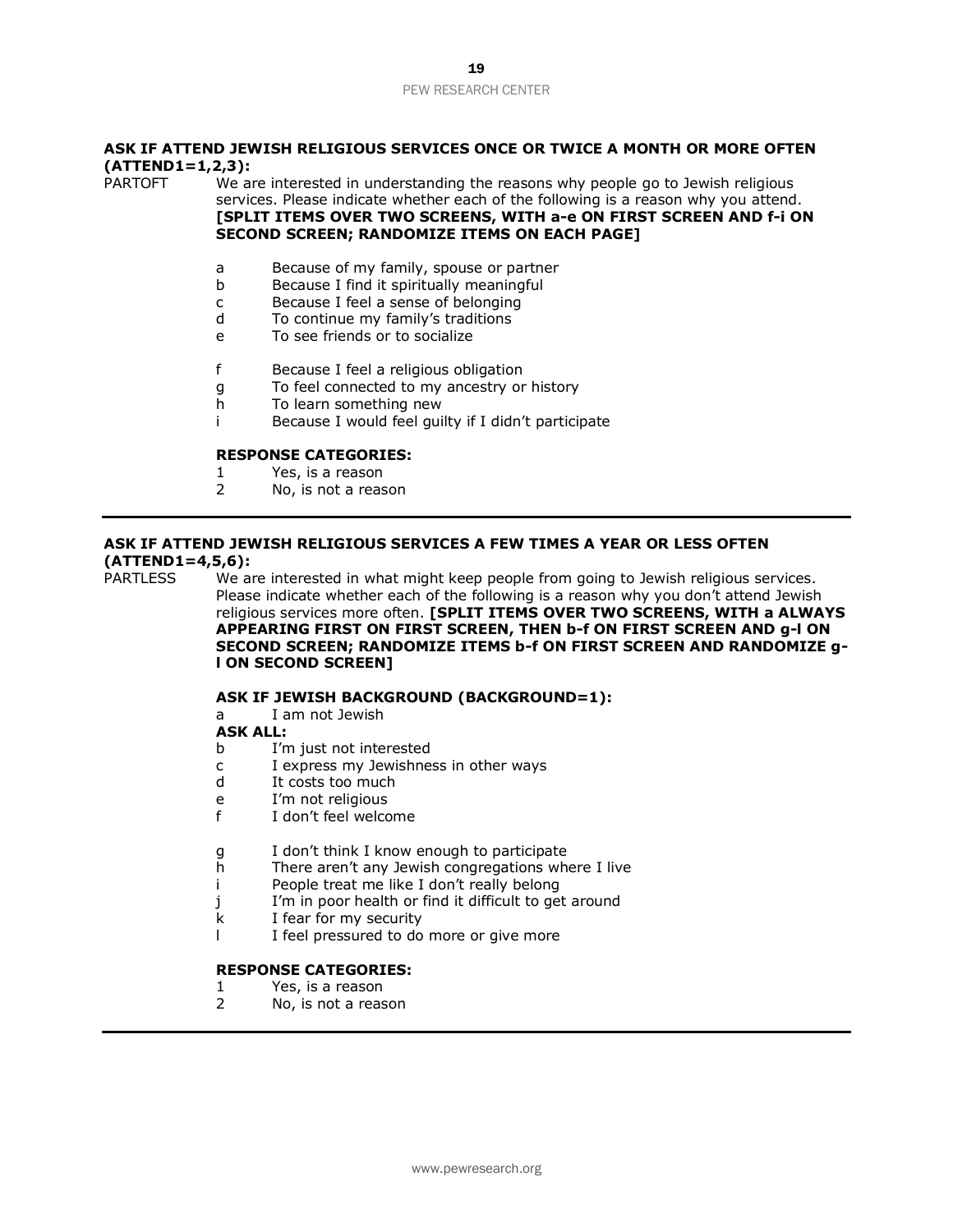# **ASK ALL:**

NONTRAD1 We are also interested in other ways that people may connect with Jews and Judaism. About how often, if at all, do you… **[SPLIT ITEMS OVER TWO SCREENS, WITH a-f ON FIRST SCREEN AND g-l ON SECOND SCREEN; RANDOMIZE ITEMS ON EACH PAGE]**

- a Mark Shabbat in a way that makes it meaningful to you
- b Share Jewish culture or holidays with non-Jewish friends
- c Cook or eat traditional Jewish foods
- d Read Jewish newspapers or seek out Jewish news online
- e Visit synagogues or historic Jewish sites when traveling
- f Go to Jewish film festivals or seek out Jewish films
- g Participate in activities or services with Chabad
- h Watch TV shows with Jewish or Israeli themes or content
- i Engage in political activism as an expression of Jewishness
- j Listen to Jewish or Israeli music
- k Participate in online conversations about Judaism and being Jewish
- l Read Jewish literature, biographies or books on Jewish history

# **RESPONSE OPTIONS:**

- 1 Often
- 2 Sometimes
- 3 Rarely
- 4 Never

# **ASK ALL:**

NONTRAD2 And is there anything else you do that makes you feel connected with Jews and Judaism?

# **[TEXT BOX]**

# **ASK ALL:**

RITUAL In the past year, have you observed any Jewish rituals to mark life milestones, such as attending a bar or bat mitzvah, lighting a yahrzeit candle, or attending a circumcision or Jewish naming ceremony?

- 1 Yes, have done this in the past year
- 2 No, have not done this in the past year

# **ASK ALL:**

OWNOB Do you own any of the following?

# **[RANDOMIZE]**

- a Menorah
- b Mezuzah
- c Seder plate
- d Hebrew-language siddur or prayer book

# **RESPONSE CATEGORIES:**

- 1 Yes, own this
- 2 No, do not own this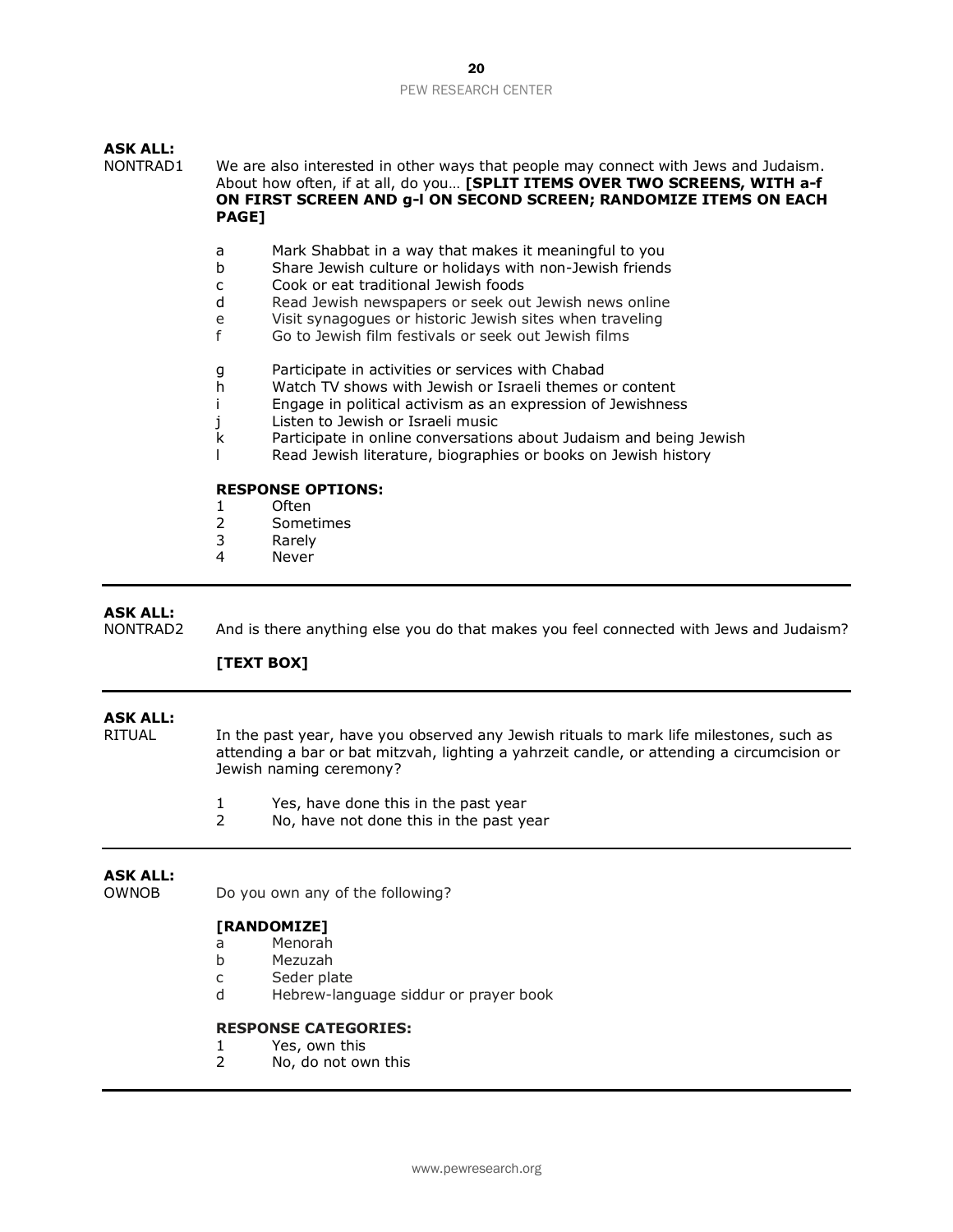# **ASK ALL:**

DISTINCT On a typical day, do you wear something that is distinctively Jewish, such as a kippa (yarmulke) or a chain or bracelet with a Star of David or chai symbol? 1 Yes, wear something distinctive

2 No, typically do not wear anything distinctive

# **ASK ALL:**

FUTUREJS Regardless of whether you have any grandchildren right now, imagine for a moment that you do have grandchildren. How important would it be to you that your grandchildren…

#### **[RANDOMIZE]**

- a Are Jewish?
- b Share your core political convictions?
- c Carry on your family name?
- d Marry someone who is Jewish?

#### **RESPONSE CATEGORIES**

- 1 Very important
- 2 Somewhat important
- 3 Not too important
- 4 Not at all important

On another topic…

# **ASK ALL:**

CHRELIGMOD Thinking about WHEN YOU WERE A CHILD, in what religion were you raised, if any?

- 5 Jewish
- 1 Protestant (for example, Baptist, Methodist, Nondenominational, Lutheran, Presbyterian, Pentecostal, Episcopalian, Reformed, Church of Christ, etc.)
- 2 Roman Catholic
- 3 Mormon (Church of Jesus Christ of Latter-day Saints or LDS)
- 4 Jehovah's Witness
- 6 Muslim
- 7 Buddhist
- 8 Hindu
- 9 Atheist
- 10 Agnostic
- 11 Something else **[TEXT BOX]**
- 12 Nothing in particular

*Prompt if 11 selected and no text entered: You did not specify a response for "Something else." If you are sure you want to skip, click Next.*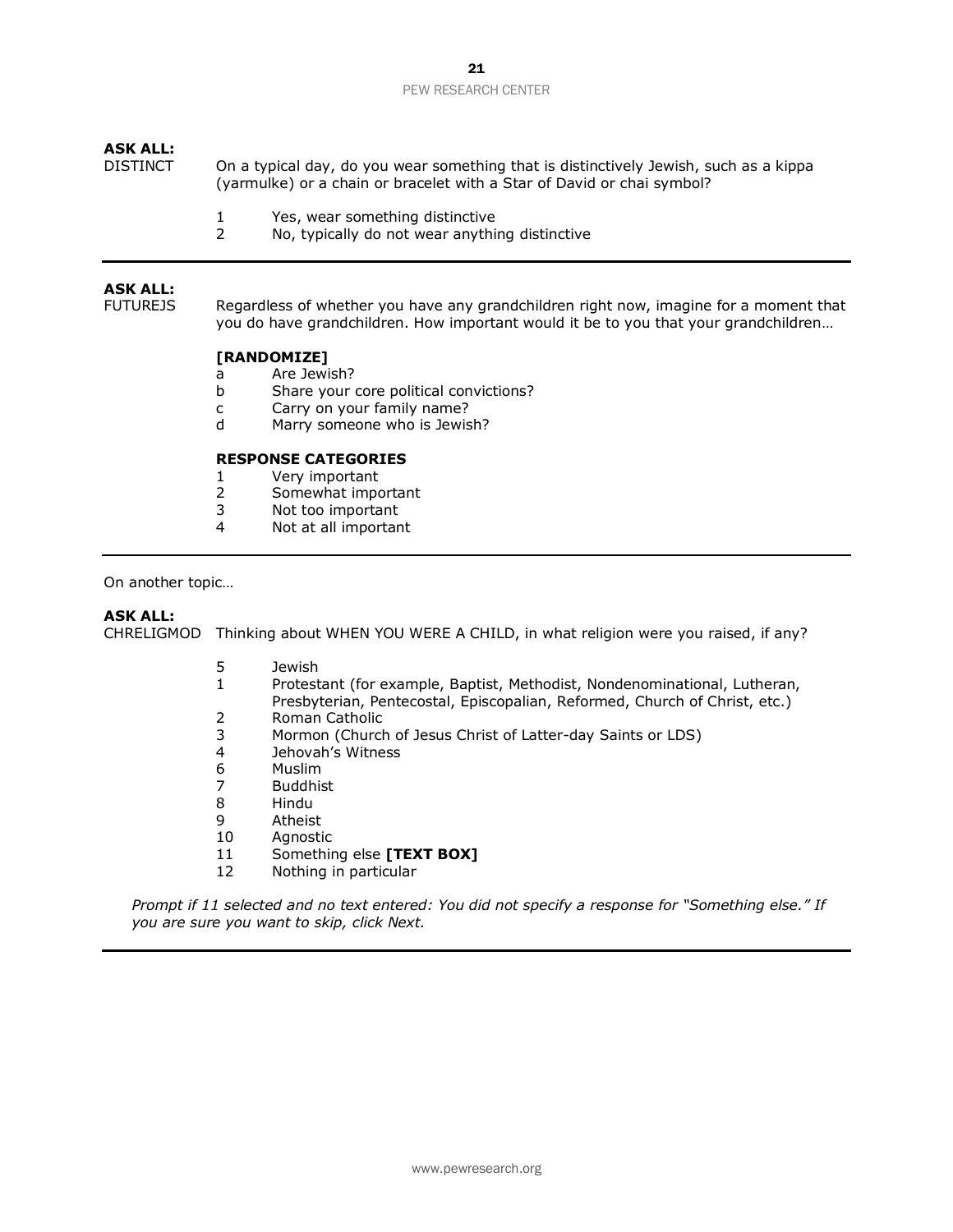# **ASK IF NOT RAISED JEWISH BY RELIGION (CHRELIGMOD≠5):**

RJASIDE ASIDE from religion, would you say you were raised Jewish in any way (for example ethnically, culturally or because of your family's background)?

- 1 Yes, was raised Jewish
- 2 No, was not raised Jewish

**ASK ALL:** Which, if either, of your parents was Jewish?

- 1 Mother
- 2 Father
- 3 Both
- 4 Neither
- 5 Other **[TEXT BOX}**

# **ASK IF RAISED JEWISH (CHRELIGMOD=5 OR RJASIDE=1):**

CHDENOM1 Now thinking about Jewish religious denominations, were you raised…

- 1 Reform
- 2 Conservative
- 3 Orthodox
- 4 Something else **[TEXT BOX]**
- 5 No particular denomination

*Soft prompt if select 4 and left blank: You did not provide a response in the text box. If you would like to skip, click Next.*

# **ASK IF RAISED ORTHODOX (CHDENOM1=3):**

CHDENOM2 Were you raised…?

- 1 Hasidic or Chabad
- 2 Modern or Centrist Orthodox
- 3 Yeshivish, Litvish or Agudah
- 4 Some other type of Orthodox **[TEXT BOX]**

*Soft prompt if select 4 and left blank: You did not provide a response in the text box. If you would like to skip, click Next.*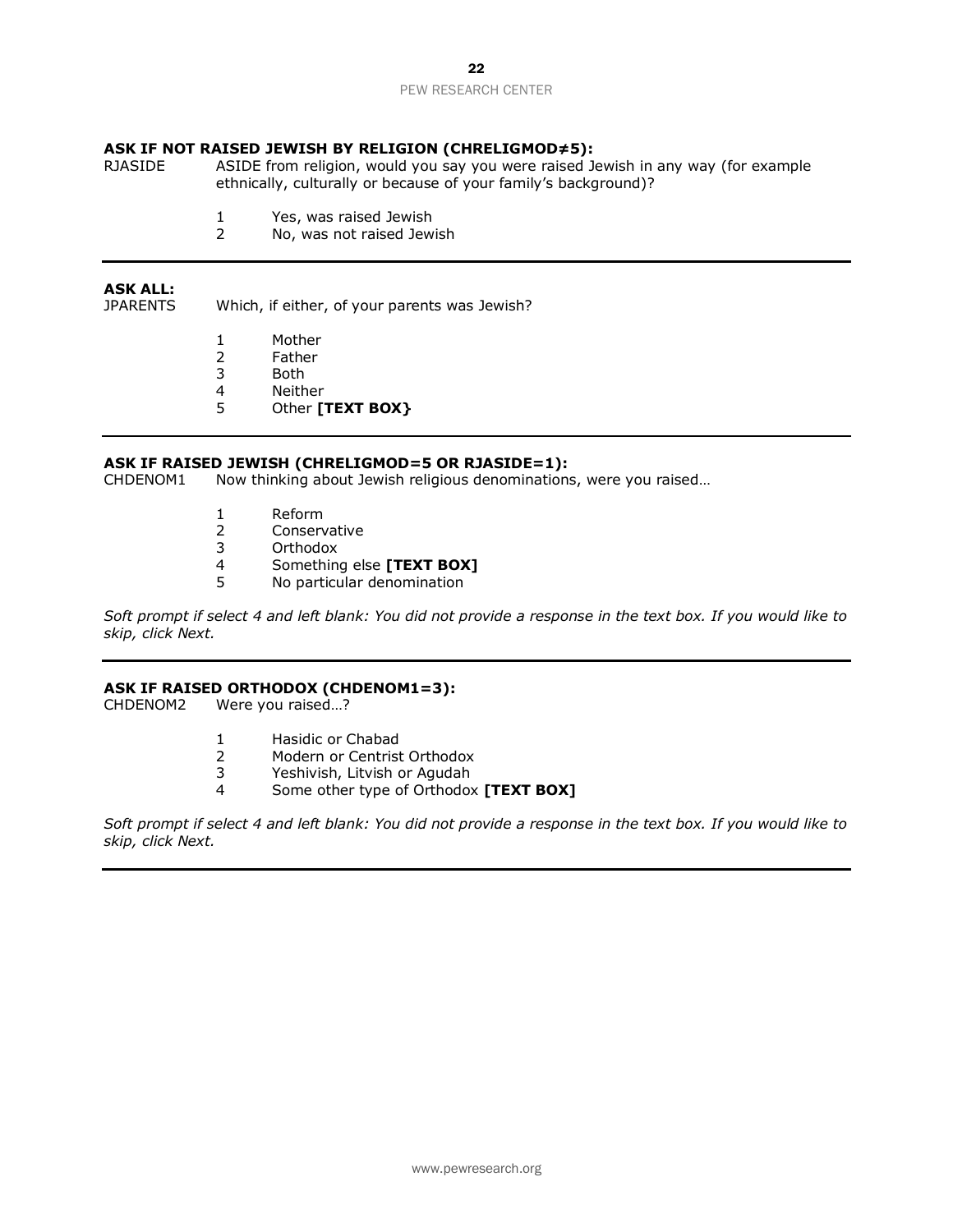# **ASK ALL:**

SCHOOL When you were growing up, how many years, if any, did you…

- a Attend a full-time Jewish school, such as a yeshiva or Jewish day school? b Participate in some other kind of formal Jewish educational program, such as
- Hebrew school or Sunday school?
- c Attend a summer camp with Jewish content?

# **RESPONSE CATEGORIES**

| $\mathbf{1}$ | n |   |  |  |
|--------------|---|---|--|--|
|              |   | ∽ |  |  |

- 2 1-3 years  $3<sub>4-6</sub> years$
- 4 7 years or more

# **ASK ALL:**

MITZVAH Did you have a bar or bat mitzvah when you were young?

- 1 Yes
- 2 No

# **ASK ALL:**<br>CLERGY1

Do you think rabbis should perform marriage ceremonies for interfaith couples—that is, between someone who is Jewish and someone who is not?

- 1 Yes, they should perform marriage ceremonies for interfaith couples
- 2 No, they should not perform marriage ceremonies for interfaith couples
- 3 It depends

# **ASK ALL:**

CLERGY2 Do you think rabbis should perform marriage ceremonies for same-sex couples?

- 1 Yes, they should perform marriage ceremonies for same-sex couples
- 2 No, they should not perform marriage ceremonies for same-sex couples
- 3 It depends

# **ASK ALL:**

MARITAL Which of these best describes you?

- 1 Married
- 2 Living with a partner
- 3 Divorced
- 4 Separated
- 5 Widowed
- 6 Never been married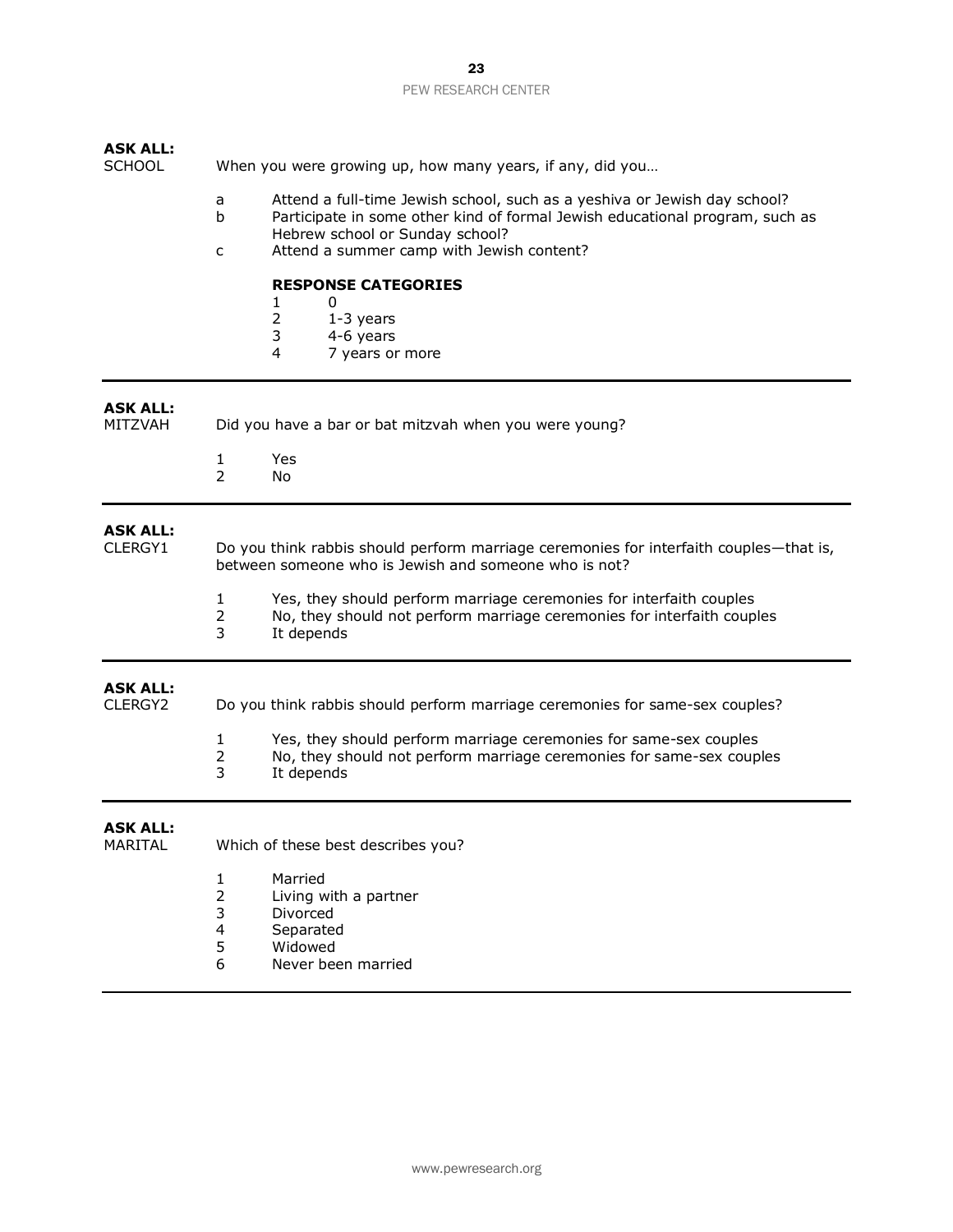# **ASK IF MARRIED (MARITAL=1):**

MYEAR In what year did you and your spouse get married?

# **[number boxes, do not show the range]**

|\_|\_|\_|\_|

## **ASK IF MARRIED OR LIVING WITH A PARTNER (MARITAL=1,2):**

SPRELIG What is your spouse or partner's religion, if any?

- 5 Jewish
- 1 Protestant (for example, Baptist, Methodist, Nondenominational, Lutheran,
- Presbyterian, Pentecostal, Episcopalian, Reformed, Church of Christ, etc.)
- 2 Roman Catholic
- 3 Mormon (Church of Jesus Christ of Latter-day Saints or LDS)
- 4 Jehovah's Witness
- 6 Muslim
- 7 Buddhist
- 8 Hindu
- 9 Atheist
- 10 Agnostic
- 11 Something else **[TEXT BOX]**
- 12 Nothing in particular

*Prompt if 11 selected and no response entered: You did not specify a response for "Something else." If you are sure you want to skip, click Next.*

# **ASK IF MARRIED OR LIVING WITH A PARTNER AND SPOUSE/PARTNER IS NOT JEWISH BY RELIGION (MARITAL=1,2 AND SPRELIG≠5):**

SPASIDE ASIDE from religion, does your spouse or partner consider themself Jewish in any way (for example ethnically, culturally or because of their family's background)?

- 1 Yes, considers themself Jewish
- 2 No, does not consider themself Jewish

#### **ASK IF MARRIED OR LIVING WITH A PARTNER (MARITAL=1,2):**

SPRAISED Did your spouse or partner have a Jewish parent or was your spouse or partner raised Jewish?

- 1 Yes, had a Jewish parent or was raised Jewish
- 2 No, did not have a Jewish parent and was not raised Jewish

#### **ASK IF MARRIED OR LIVING WITH A PARTNER (MARITAL=1,2):**

SPAGE How old is your spouse or partner?

#### **[number boxes, do not show the range]**

 $| \_|$  years of age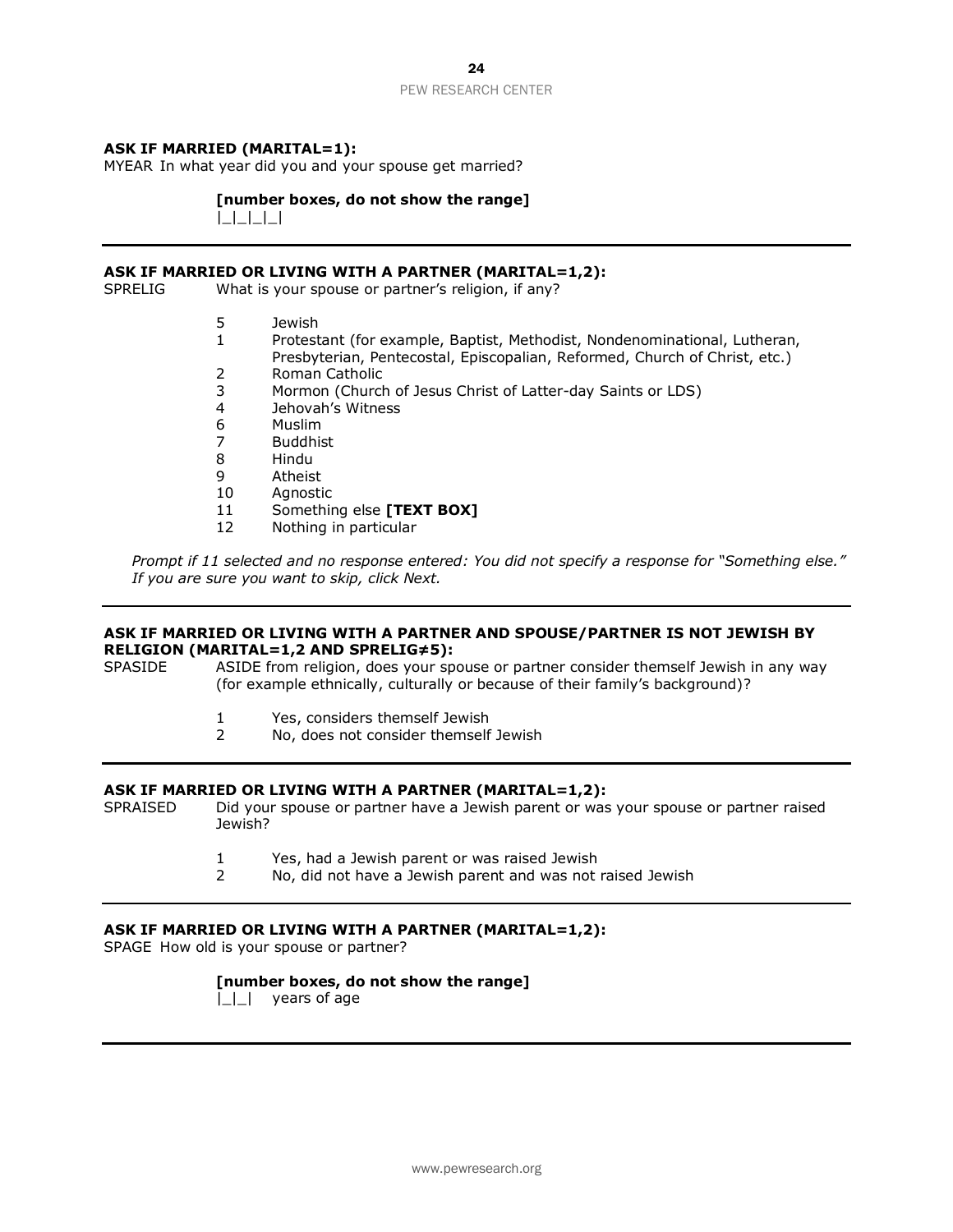# **ASK IF MARRIED OR LIVING WITH A PARTNER (MARITAL=1,2):**

- SPSEX Is your spouse or partner male or female?
	- 1 Male
	- 2 Female

#### **ASK IF MARRIED OR LIVING WITH A PARTNER (MARITAL=1,2):**

SPHISP Is your spouse or partner of Hispanic, Latino, or Spanish origin, such as Mexican, Puerto Rican, Cuban or Argentinian?

- 1 Yes
- 2 No

#### **ASK IF MARRIED OR LIVING WITH A PARTNER (MARITAL=1,2):**

SPRACE What is your spouse or partner's race or origin?

*[Check all that apply]*

- 1 White
- 2 Black or African American
- 3 Asian or Asian American
- 4 American Indian or Alaska Native
- 5 Native Hawaiian or other Pacific Islander
- 6 Some other race or origin **[TEXT BOX]**

*Soft prompt if select 6 and left blank: You did not provide a response in the text box. If you would like to skip, click Next.*

Now we have a few questions about Israel…

#### **ASK ALL:**

NETAN Overall, how would you rate Benjamin Netanyahu's leadership of Israel?

- 1 Excellent
- 2 Good
- 3 Only fair
- 4 Poor

# **ASK IF R HAS BEEN TO ISRAEL AND IS YOUNGER THAN 46 (VSTISR>1 AND AGE<46):**

BIRTHRIGHT1 Did you ever participate in a Birthright Israel trip?

- 1 Yes
- 2 No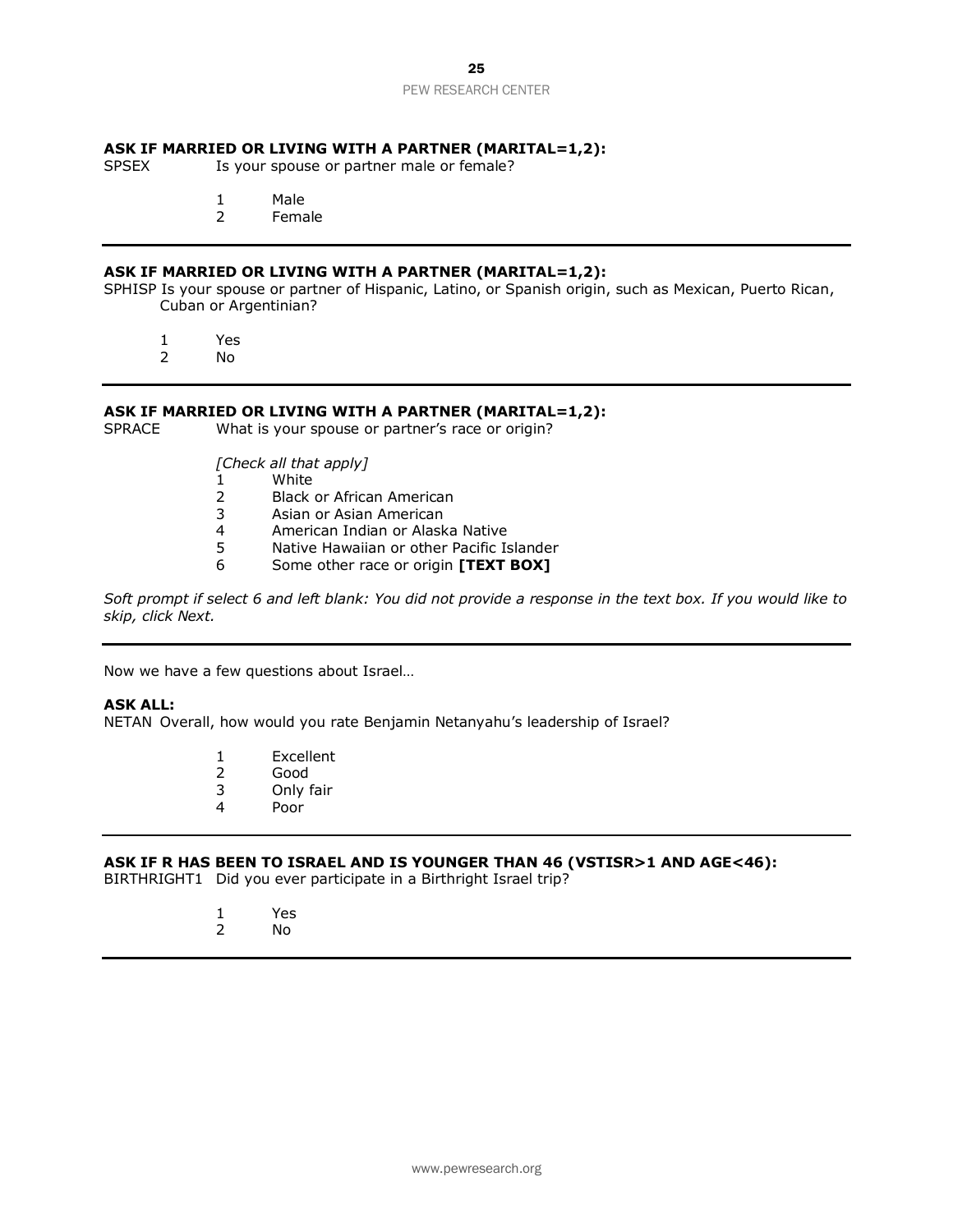# **ASK ALL:**

BIRTHRIGHT2 Do you have a grown child who has been on a Birthright trip to Israel?

- 1 Yes, have a grown child who has done this
- 2 No, do not have a grown child who has done this
- 3 Do not have grown children

#### **ASK ALL:**

BIRTH Where were you born?

- 1 U.S.
- 2 Canada
- 3 Israel
- 4 Russia
- 5 Ukraine
- 97 Other country **[TEXT BOX]**

*Soft prompt if selected 97 and no response entered: You did not specify a response for "other country." If you are sure you want to skip, click Next.*

#### **ASK IF BORN IN U.S. (BIRTH=1):**

FATHER Where was your father born?

- 1 U.S.
- 2 Canada
- 3 Israel
- 4 Russia 5 Ukraine
- 
- 97 Other country **[TEXT BOX]**
- 98 Not sure

*Soft prompt if selected 97 and no response entered: You did not specify a response for "other country." If you are sure you want to skip, click Next.*

#### **ASK IF BORN IN U.S. (BIRTH=1):**

MOTHER Where was your mother born?

- 1 U.S.<br>2 Cana
- **Canada**
- 3 Israel
- 4 Russia
- 5 Ukraine
- 97 Other country **[TEXT BOX]**
- 98 Not sure

*Soft prompt if selected 97 and no response entered: You did not specify a response for "other country." If you are sure you want to skip, click Next.*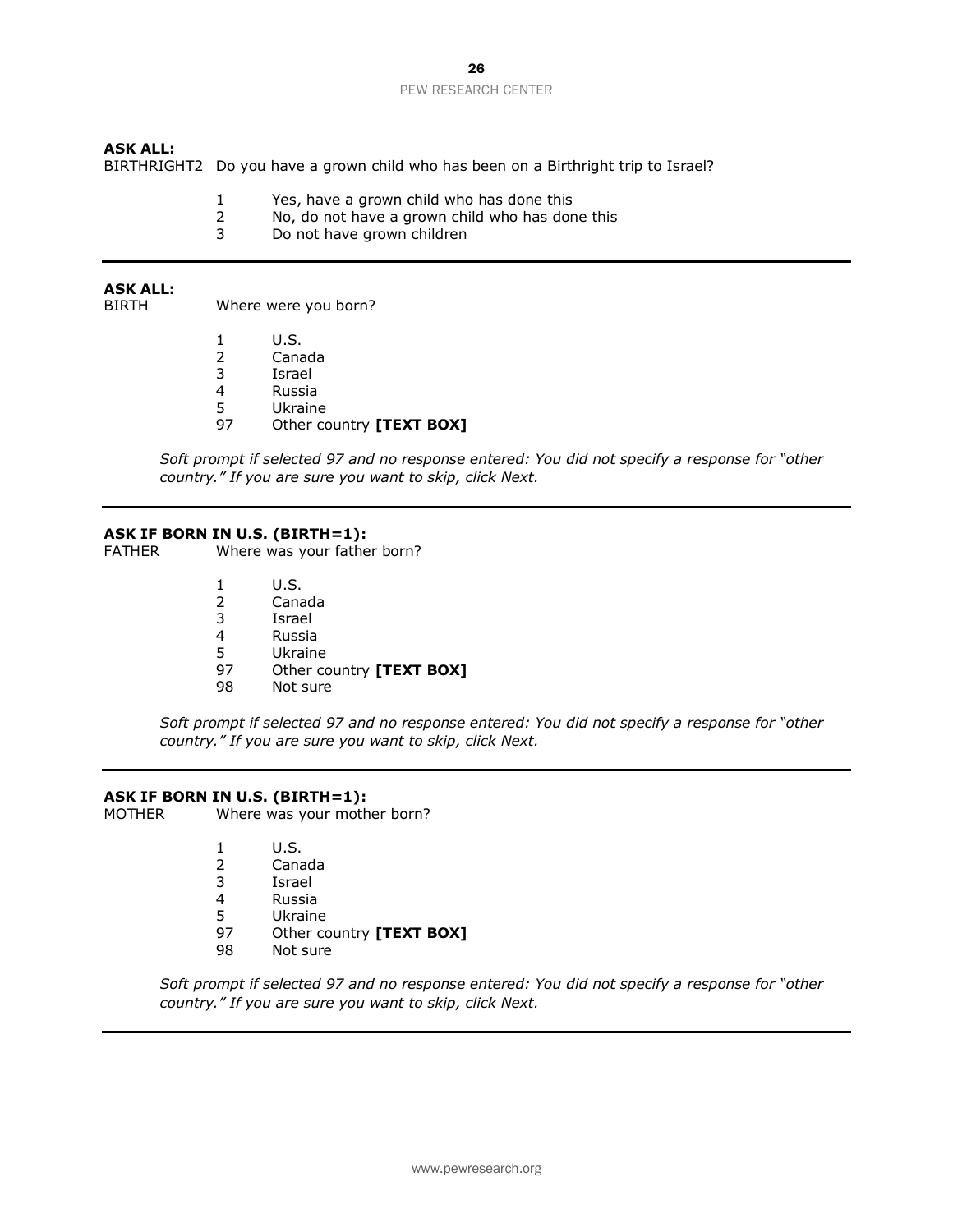# **ASK IF R NOT BORN IN U.S. (BIRTH>1 AND BIRTH<99):**

USYEAR In what year did you come to live in the U.S.?

# **[number boxes, do not show the range]**

|\_|\_|\_|\_|

#### **ASK IF RESPONDENT NOT BORN IN US (BIRTH>1):**

CITIZENMOD Are you a citizen of the United States, or not?

- 1 Yes
- 2 No

# **ASK ALL:**

BDS1 How much have you heard about the boycott, divestment and sanctions (BDS) movement regarding Israel?

- 1 A lot
- 2 Some
- 3 Not much
- 4 Nothing at all

### **ASK IF HEARD AT LEAST SOME ABOUT BDS1 (BDS1=1,2):**

BDS2 Generally speaking, do you support or oppose the boycott, divestment and sanctions (BDS) movement?

- 1 Strongly support
- 2 Somewhat support
- 3 Somewhat oppose
- 4 Strongly oppose

#### **ASK ALL:**

ETHGRP In terms of Jewish heritage, do you think of yourself as...

*[Check all that apply]*

- 1 Ashkenazi (following Jewish customs of Central and Eastern Europe)
- 2 Sephardic (following Jewish customs of Spain)
- 3 Mizrahi (following Jewish customs of North Africa and the Middle East)
- 4 Other **[TEXT BOX]**
- 5 Not sure
- 6 This does not apply to me/I am just Jewish

*Soft prompt if selected 4 and no response entered: You did not specify a response for "other." If you are sure you want to skip, click Next.*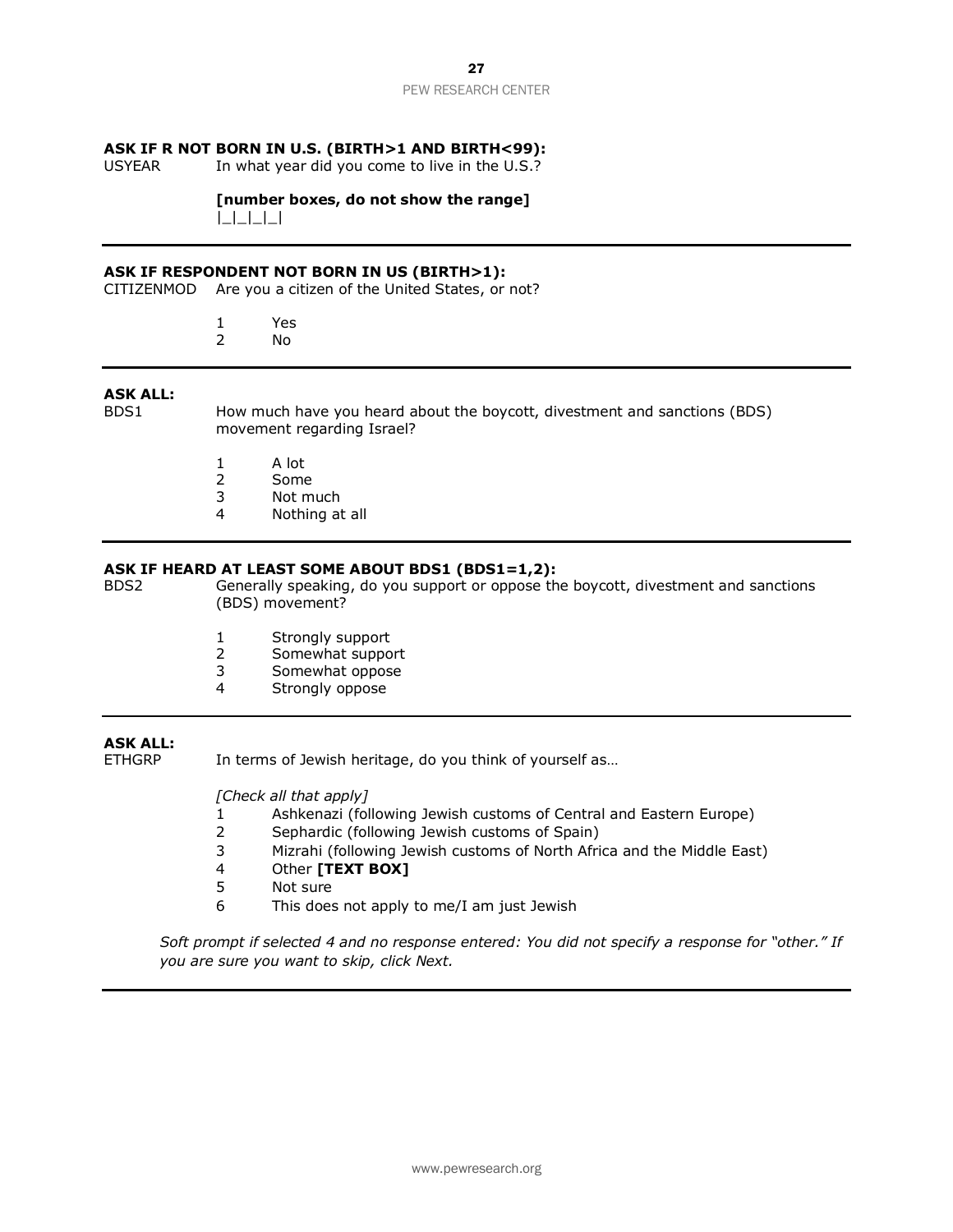# **ASK ALL:**

INCOMEMOD Last year, what was your total family income from all sources, before taxes?

1 Less than \$30,000<br>2 \$30,000 to less tha \$30,000 to less than \$40,000 \$40,000 to less than \$50,000 \$50,000 to less than \$75,000 \$75,000 to less than \$100,000 \$100,000 to less than \$125,000 \$125,000 to less than \$150,000 \$150,000 to less than \$175,000 \$175,000 to less than \$200,000 \$200,000 to less than \$225,000 \$225,000 to less than \$250,000 \$250,000 or more

# **ASK IF INCOME IS LESS THAN \$30,000 (INCOMEMOD=1):**

INC\_SDT2MOD And last year, would you say that your total family income from all sources, before taxes, was…

- 1 Less than \$5,000
- 2 \$5,000 to less than \$10,000
- 3 \$10,000 to less than \$15,000
- 4 \$15,000 to less than \$20,000
- 5 \$20,000 to less than \$25,000
- 6 \$25,000 to less than \$30,000

#### **ASK IF CITIZEN (CITIZENMOD=1 OR BIRTH=1):**

REGMOD Which of these statements best describes you?

- 1 You are ABSOLUTELY CERTAIN that you are registered to vote at your current address
- 2 You are PROBABLY registered, but there is a chance your registration has lapsed
- 3 You are NOT registered to vote at your current address

#### **ASK ALL:**

PARTY In politics today, do you consider yourself a...

- 1 Republican
- 2 Democrat
- 3 Independent
- 4 Something else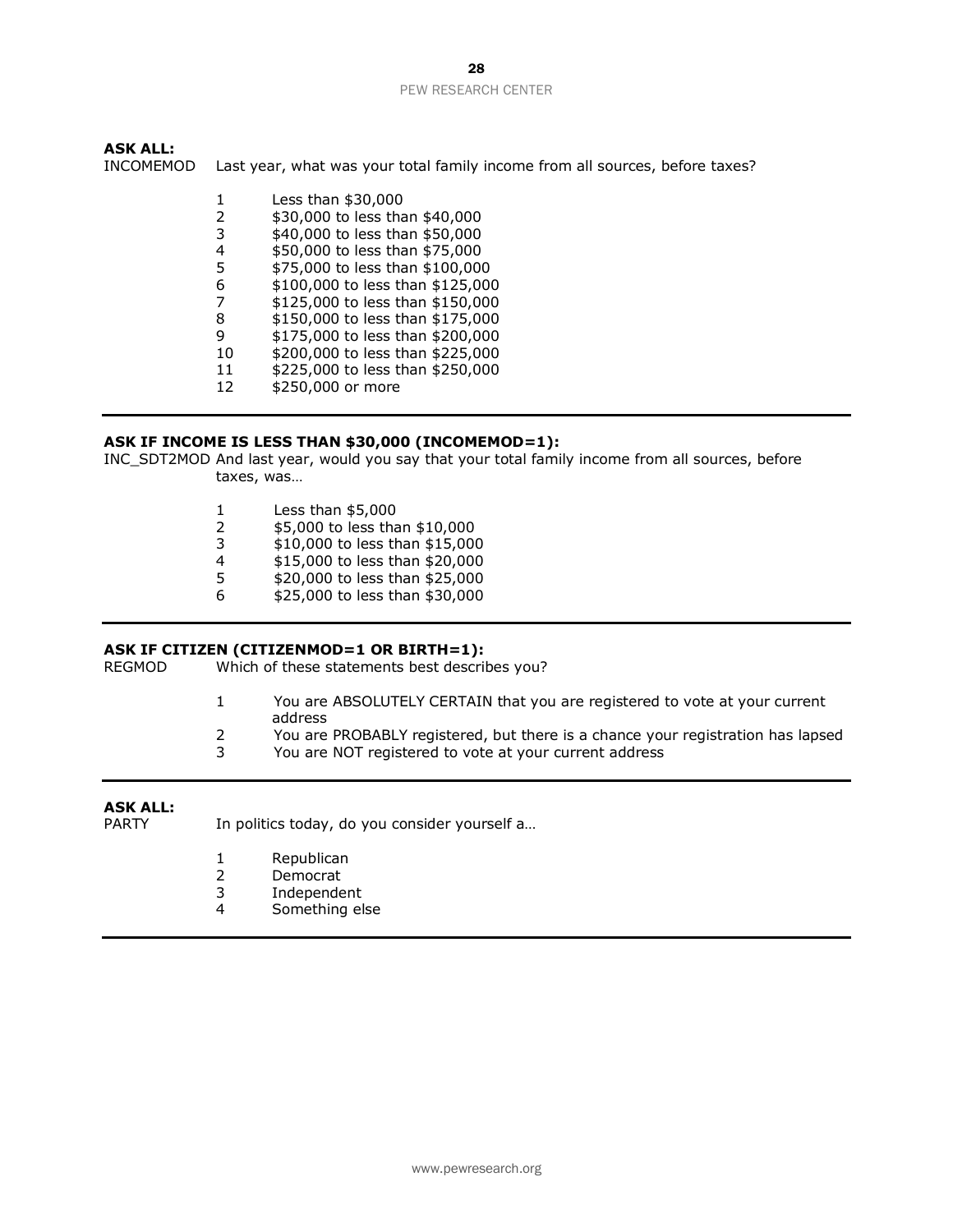# **ASK IF INDEP/SOMETHING ELSE (PARTY=3 or 4) OR REFUSED (PARTY=refused)**

PARTYLN As of today do you lean more to...

- 1 The Republican Party<br>2 The Democratic Party
- The Democratic Party

#### **ASK ALL:**

IDEO In general, would you describe your political views as...

#### **[RANDOMLY REVERSE ORDER OF RESPONSES]**

- 1 Very conservative
- 2 Conservative
- 3 Moderate
- 4 Liberal
- 5 Very liberal

# **ASK ALL:**

E3 Are you now employed full-time, part-time or not employed?

- 1 Full-time
- 2 Part-time<br>3 Not emplo
- Not employed

### **ASK IF NOT EMPLOYED (E3=3):**

E4 Are you currently looking for work, or not?

- 1 Yes, looking for work<br>2 No, not looking for wo
- No, not looking for work

#### **ASK IF EMPLOYED (E3=1,2):**

WORKFOR Do you work for a...

- 1 For-profit company
- 2 Non-profit or not-for-profit organization
- 3 Government or government agency
- 4 I am self-employed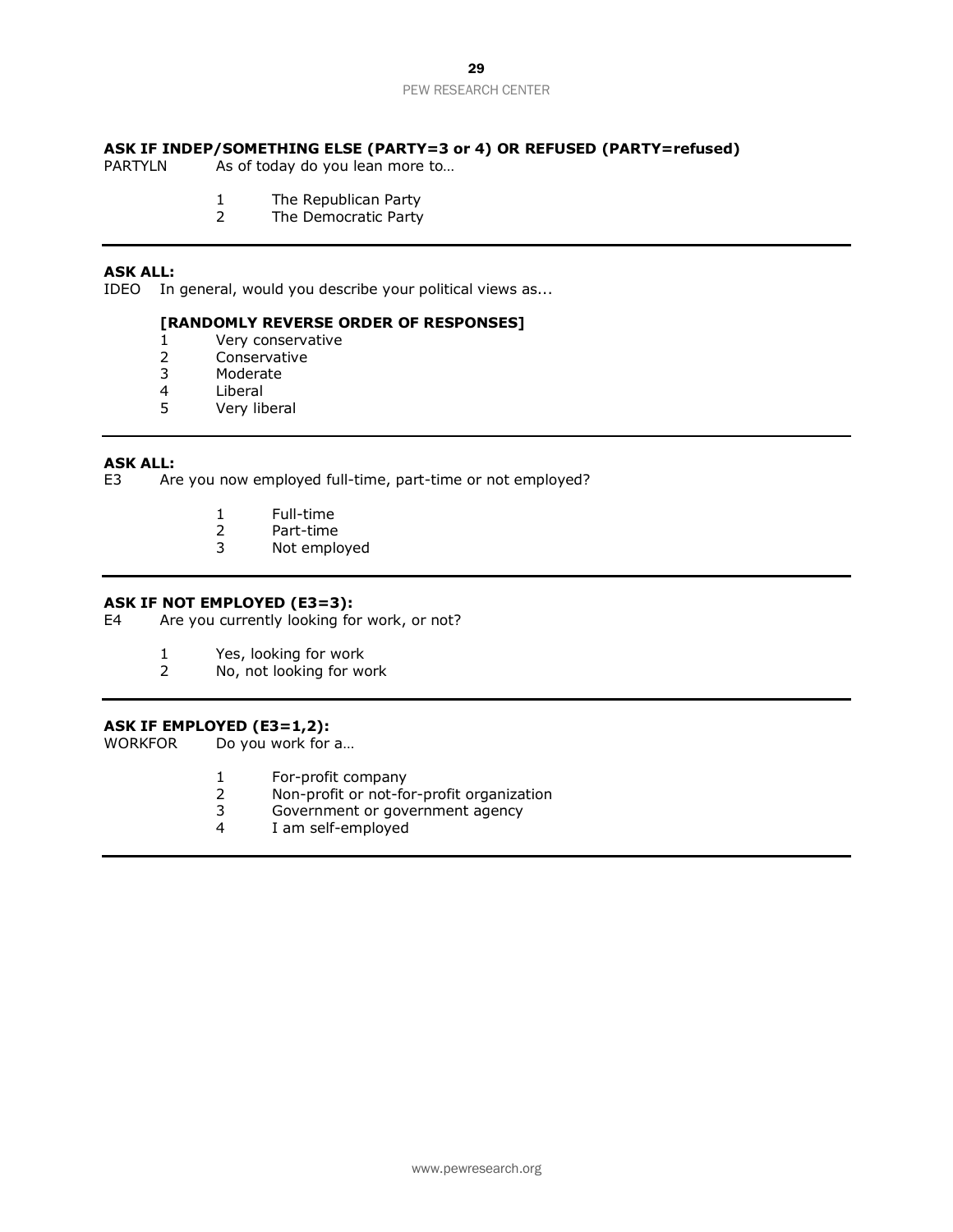# **ASK IF EMPLOYED (E3=1,2):**

INDUSTRY What kind of business or industry do you work in?

- 1 Agriculture, forestry, fishing and hunting, mining, quarrying, or oil and gas extraction
- 2 Construction, manufacturing, transportation, warehousing, utilities, protective services or waste management
- 3 Wholesale or retail trade
- 4 Computing and information technology
- 5 Financial services such as banking, investing, accounting, insurance
- 6 Real estate, such as development, sales, leasing and rental
- 7 Education
- 8 Healthcare
- 9 Social or human services
- 10 Arts, entertainment, recreation, travel, accommodations or food services
- 11 Government or public administration
- 12 Law/legal services
- 13 Communications, such as media, social media, marketing, public relations
- 14 Scientific and technical services, such as physical and life sciences, engineering, architecture, social sciences, data analytics
- 15 Philanthropy
- 16 Other **[TEXT BOX]**

*Soft prompt if selected 16 and no response entered: You did not specify a response for "other." If you are sure you want to skip, click Next.*

#### **ASK ALL:**

INC2 Please indicate whether you have had difficulty paying for any of the following things in the past year…

#### **[RANDOMIZE a, b, c; d ALWAYS LAST]**

- a Medical care for yourself or your family
- b Rent or mortgage
- c Food
- d Other bills or debts

#### **RESPONSE CATEGORIES**

- 1 Yes, had difficulty paying for this
- 2 No, did not have difficulty paying for this

#### **ASK ALL:**

FIN\_SIT How would you describe your household's financial situation?

- 1 Live comfortably
- 2 Meet your basic expenses with a little left over for extras
- 3 Just meet your basic expenses<br>4 Don't even have enough to mee
- Don't even have enough to meet basic expenses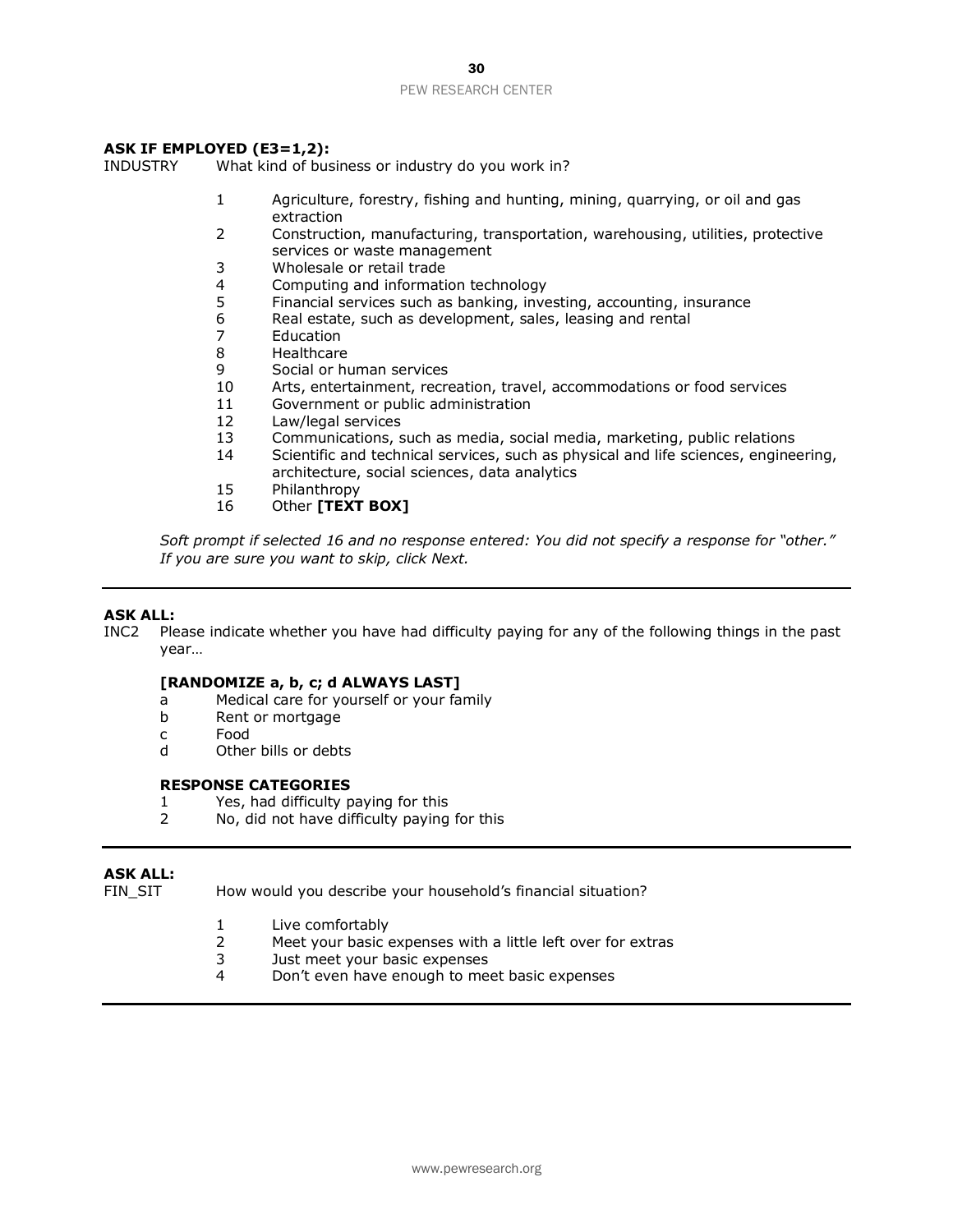# **ASK ALL:**

FIN\_SITGROWUP Now thinking about when you were growing up, how would you describe your family's financial situation for most of the time WHEN YOU WERE GROWING UP?

- 1 Lived comfortably
- 2 Met basic expenses with a little left over for extras
- 3 Just met basic expenses
- 4 Didn't even have enough to meet basic expenses

#### **ASK ALL:**

FERT How many children have you ever had? Please count all your biological children who were born alive at any time in your life.

**[number boxes, do not show the range]**

 $| \cdot | \cdot |$ 

# **ASK IF EVER HAD A CHILD (FERT>0):**

FERT1 How old were you when you had your first child?

# **[number boxes, do not show the range]**

 $|$   $|$   $|$  years of age

# **ASK ALL:**

ORIENTATIONMOD Do you think of yourself as...

- 1 Gay or lesbian
- 2 Straight, that is, not gay or lesbian
- 3 Bisexual
- 4 Something else
- 5 I don't know the answer

# **ASK IF TWO OR MORE ADULTS IN HH AND R IS MARRIED/PARTNERED (HHADULT>1 AND HHADULT<99 AND MARITAL=1,2):**

HHSPOUSE **[IF TWO ADULTS IN HH (HHADULT=2), INSERT:** Is the other adult in your household; **IF MORE THAN TWO ADULTS IN HH (HHADULT>2 AND HHADULT<99, INSERT:** Is one of the other adults in your household**]** your spouse or partner?

> 1 Yes 2 No

#### **PROGRAMMING NOTE:**

**COMPUTE VARIABLE OTHERADULTS=1**

**IF HHADULT=1 OR HHADULT=99 OR (HHADULT=2 AND HHSPOUSE=1) OTHERADULTS=0 IF (HHADULT>3 AND HHADULT<99) OR (HHADULT=3 AND HHSPOUSE>1) OR (HHADULT=3 AND MARITAL>2) OTHERADULTS=2**

**VAL LABEL OTHERADULTS 0 "No adults in R's HH other than R/R's spouse" 1 "One adult in R's HH in addition to R/R's spouse" 2 "Two or more adults in R's HH in addition to R/R's spouse"**

**ASK ADULTAGE / ADULTSEX / ADULTHISP / ADULTRACE / ADULTREL / ADULTJASIDE / ADULTRAISE SERIES FOR EACH ADULT IN HH: USE 1,2,3 ETC AS VARIABLE NAMING**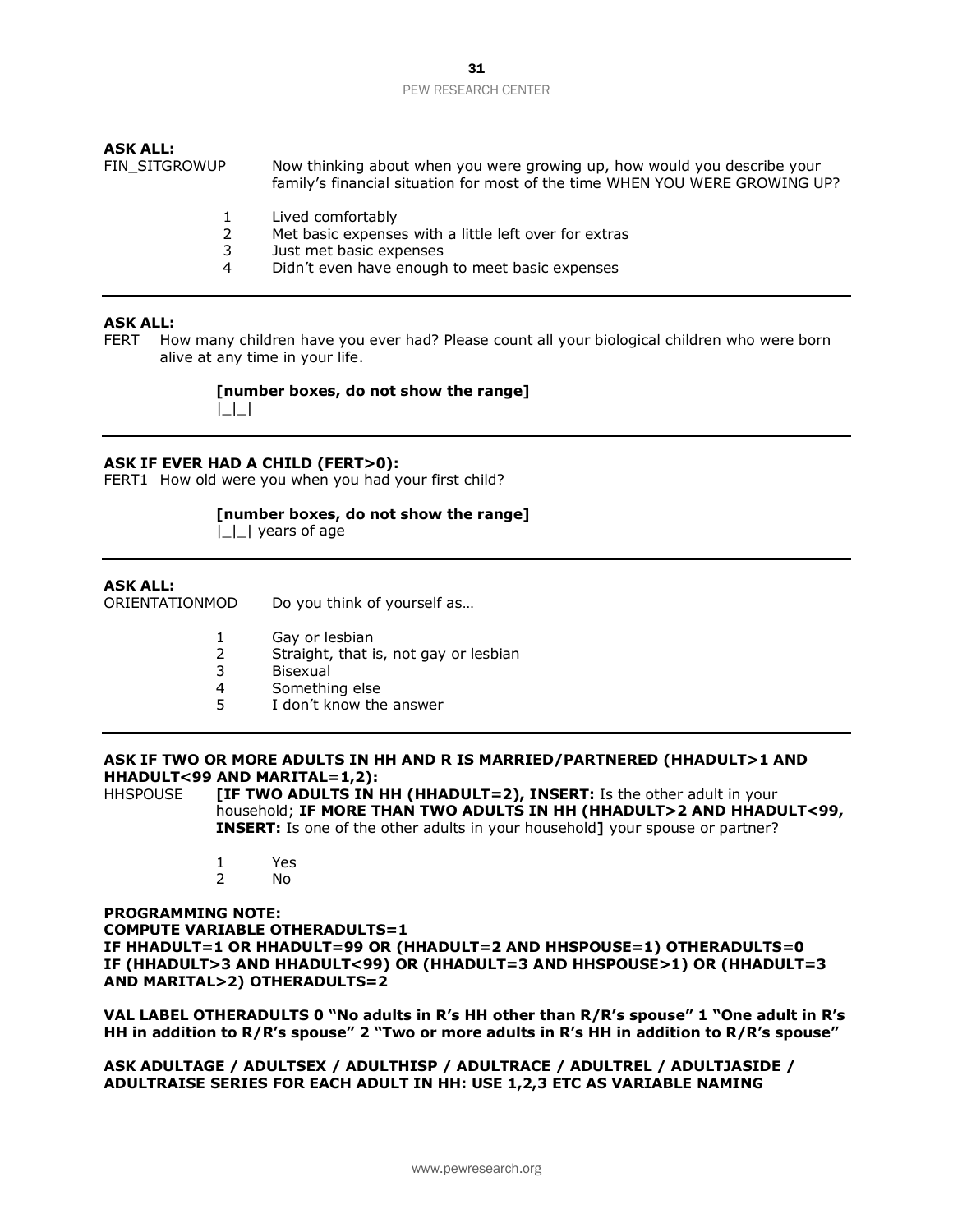# **CONVENTION (e.g. ADULTAGE1, ADULTSEX1, etc.); IF MORE THAN ONE ADULT, START BY ASKING ABOUT OLDEST, THEN SECOND OLDEST, THEN THIRD OLDEST, ETC.; ALWAYS END BY ASKING ABOUT YOUNGEST ADULT**

#### **DISPLAY TO ALL:**

Next are just a few questions about the **[IF OTHERADULTS=1, INSERT:** adult; **IF OTHERADULTS=2, INSERT:** adults**]** in your household other than you **[IF HHSPOUSE=1 AND MARITAL=1,2, INSERT:** and your spouse or partner**]**.

#### **ASK FOR EACH ADULT OTHER THAN R/R's SPOUSE/PARTNER:**

ADULTAGE1 How old is **[IF OTHERADULTS=1:** this person; **OTHERADULTS=2:** the oldest of these adults**]**? **[IF TWO OR MORE OTHER ADULTS (OTHERADULTS=2), INSERT FOR SECOND AND EACH SUBSEQUENT ADULT THROUGH THE NEXT TO LAST ADULT:** How old is the next oldest adult, other than you **[IF HHSPOUSE=1 AND MARITAL=1, 2, INSERT:** and your spouse or partner?**]**

**[number boxes, do not show the range]**

|\_|\_| years of age

#### **ASK FOR EACH ADULT OTHER THAN R/R's SPOUSE/PARTNER:**

ADULTSEX1 Is this person male or female?

- 1 Male
- 2 Female

# **ASK FOR EACH ADULT OTHER THAN R/R's SPOUSE/PARTNER:**

ADULTREL1 What is this person's present religion, if any?

- 5 Jewish
- 1 Protestant (for example, Baptist, Methodist, Nondenominational, Lutheran, Presbyterian, Pentecostal, Episcopalian, Reformed, Church of Christ, etc.)
- 2 Roman Catholic
- 3 Mormon (Church of Jesus Christ of Latter-day Saints or LDS)
- 4 Jehovah's Witness
- 6 Muslim
- 7 Buddhist
- 8 Hindu
- 9 Atheist
- 10 Agnostic
- 11 Something else **[TEXT BOX]**
- 12 Nothing in particular

*Prompt if 11 selected and no response entered: You did not specify a response for "Something else." If you are sure you want to skip, click Next.*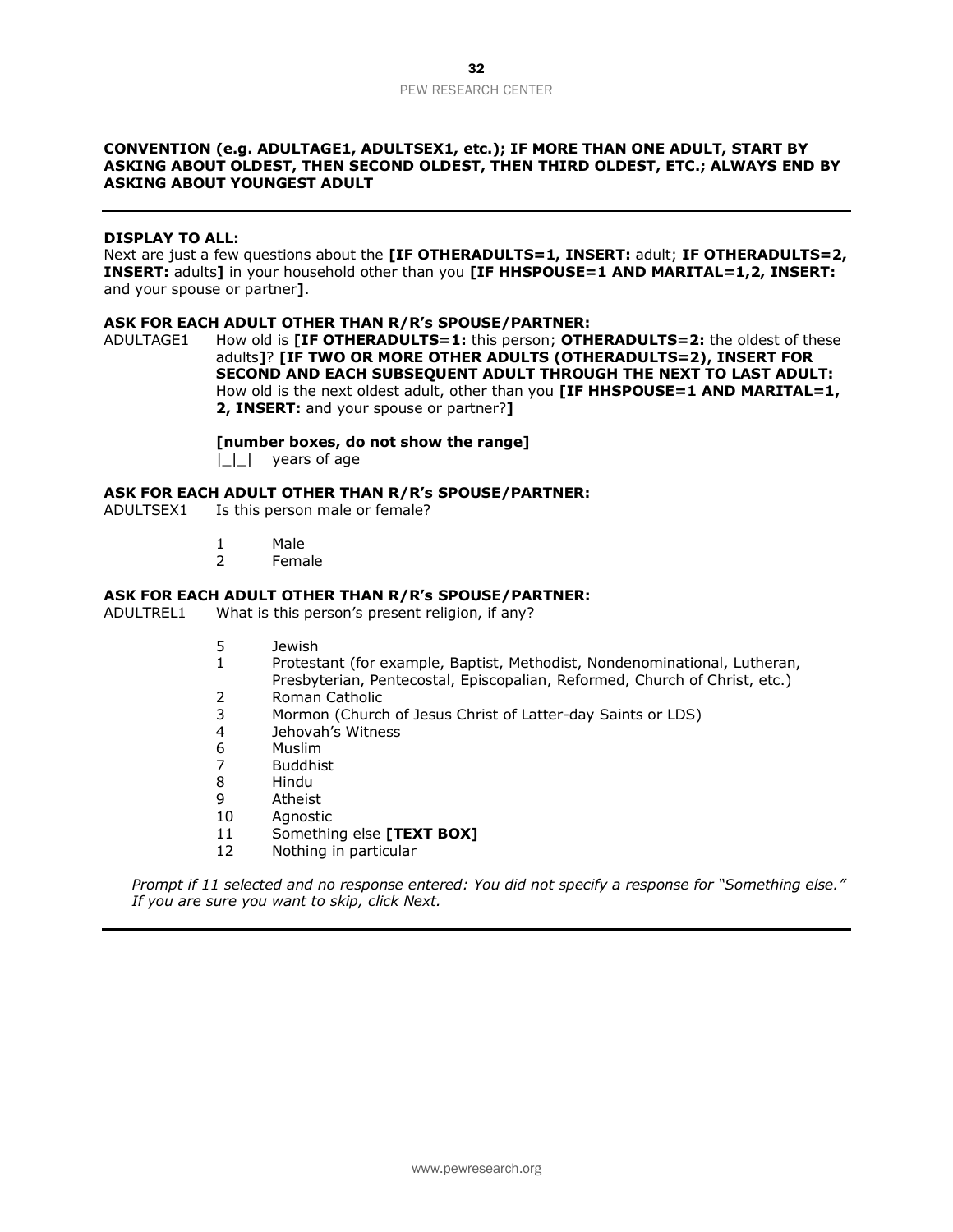Still thinking about this person…

### **ASK FOR EACH ADULT OTHER THAN R/R's SPOUSE/PARTNER AND WHO IS NOT JEWISH BY RELIGION (ADULTREL≠5):**

ADULTJASIDE1 ASIDE from religion, does this person consider themself Jewish in any way (for example ethnically, culturally or because of their family's background)?

- 1 Yes, considers themself Jewish
- 2 No, does not consider themself Jewish

### **ASK FOR EACH ADULT OTHER THAN R/R's SPOUSE/PARTNER:**

ADULTRAISE1 Did this person have a Jewish parent or was this person raised Jewish?

- 1 Yes, had a Jewish parent or was raised Jewish
- 2 No, did not have a Jewish parent and was not raised Jewish

### **ASK FOR EACH ADULT OTHER THAN R/R's SPOUSE/PARTNER:**

ADULTHISP1 Is this person of Hispanic, Latino, or Spanish origin, such as Mexican, Puerto Rican, Cuban or Argentinian?

- 1 Yes
- 2 No

#### **ASK FOR EACH ADULT OTHER THAN R/R's SPOUSE/PARTNER:**

ADULTRACE1 What is this person's race or origin?

*[Check all that apply]*

- 1 White
- 2 Black or African American
- 3 Asian or Asian American
- 4 American Indian or Alaska Native<br>5 Native Hawaiian or other Pacific Is
- 5 Native Hawaiian or other Pacific Islander
- 6 Some other race or origin **[TEXT BOX]**

*Soft prompt if select 6 and left blank: You did not provide a response in the text box. If you would like to skip, click Next.*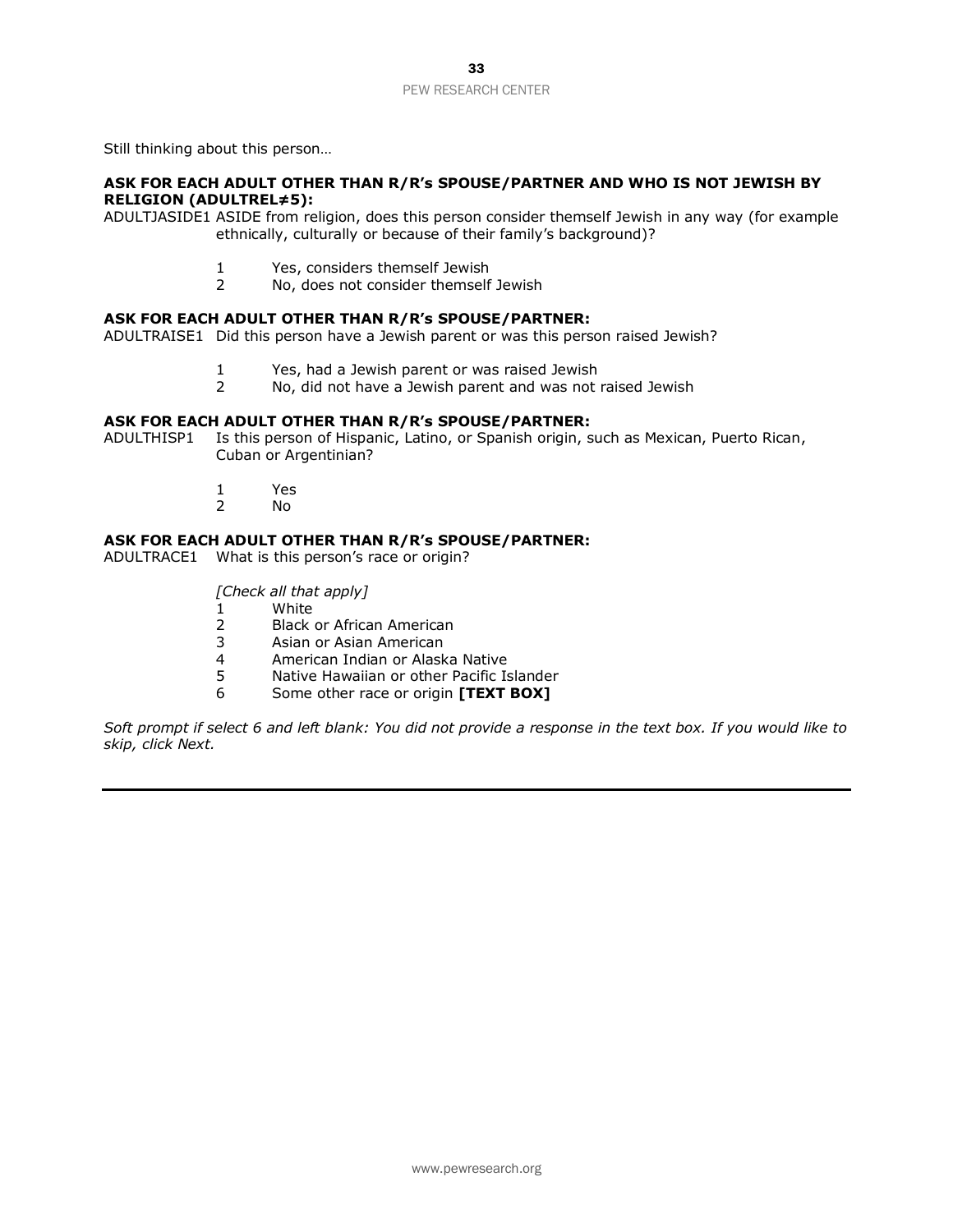# **ASK HHCHILDAGE / HHCHILDJREL / HHCHILDJASIDE / HHCHILDPAR / HHCHILDHISP / HHCHILDRACE FOR EACH CHILD IN HH: USE 1,2,3 ETC AS VARIABLE NAMING CONVENTION (e.g. HHCHILDAGE1, HHCHILDJREL1, etc.); IF MORE THAN ONE CHILD, START BY ASKING ABOUT OLDEST, THEN SECOND OLDEST, THEN THIRD OLDEST, ETC.; ALWAYS END BY ASKING ABOUT YOUNGEST CHILD**

### **ASK IF ONE OR MORE CHILDREN IN HH (HHCHILD>0 AND HHCHILD<99):**

HHCHILDAGE1 Earlier you said there **[IF HHCHILD IS MORE THAN 1 (HHCHILD>1) INSERT NUMBER ENTERED IN HHCHILD** "are XX children"**; IF ONE CHILD (HHCHILD=1) INSERT** "is one child"**]** living in this household. **[IF MORE THAN ONE CHILD IN HH (HHCHILD>1), INSERT FOR HHCHILDAGE1:** Thinking about the oldest of these children,; **IF MORE THAN TWO CHILDREN IN HH (HHCHILD>2), INSERT FOR HHCHILDAGE2 AND UNTIL REACHING LAST (YOUNGEST) CHILD:** Thinking about the next oldest child in your household,**; IF MORE THAN ONE CHILD IN HH (HHCHILD>1), INSERT FOR LAST (YOUNGEST) CHILD ASKED ABOUT;** And thinking about the youngest child in your household,**]** What is this child's age?

**[number boxes, do not show the range]**

|\_|\_| years of age

# **ASK IF ONE OR MORE CHILDREN IN HH (HHCHILD>0 AND HHCHILD<99):**

HHCHILDJREL1 In what religion, if any, is this child being raised?

- 1 Jewish
- 2 Another religion **[TEXT BOX]**
- 3 No religion
- 4 Both Jewish and something else **[TEXT BOX]**

Still thinking about this child…

#### **ASK IF HHCHILDJREL≠1,4:**

HHCHILDJASIDE1 ASIDE from religion, is this child being raised Jewish in any way (for example ethnically, culturally or because of their family background)?

- 1 Yes, child is being raised Jewish
- 2 No, child is not being raised Jewish

# **ASK IF ONE OR MORE CHILDREN IN HH (HHCHILD>0 AND HHCHILD<99):**

HHCHILDPAR1 Are you the parent or guardian of this child?

- 1 Yes
- 2 No

# **ASK IF ONE OR MORE CHILDREN IN HH (HHCHILD>0 AND HHCHILD<99):**

HHCHILDHISP1 Is this child of Hispanic, Latino, or Spanish origin, such as Mexican, Puerto Rican, Cuban or Argentinian?

- 1 Yes
- 2 No